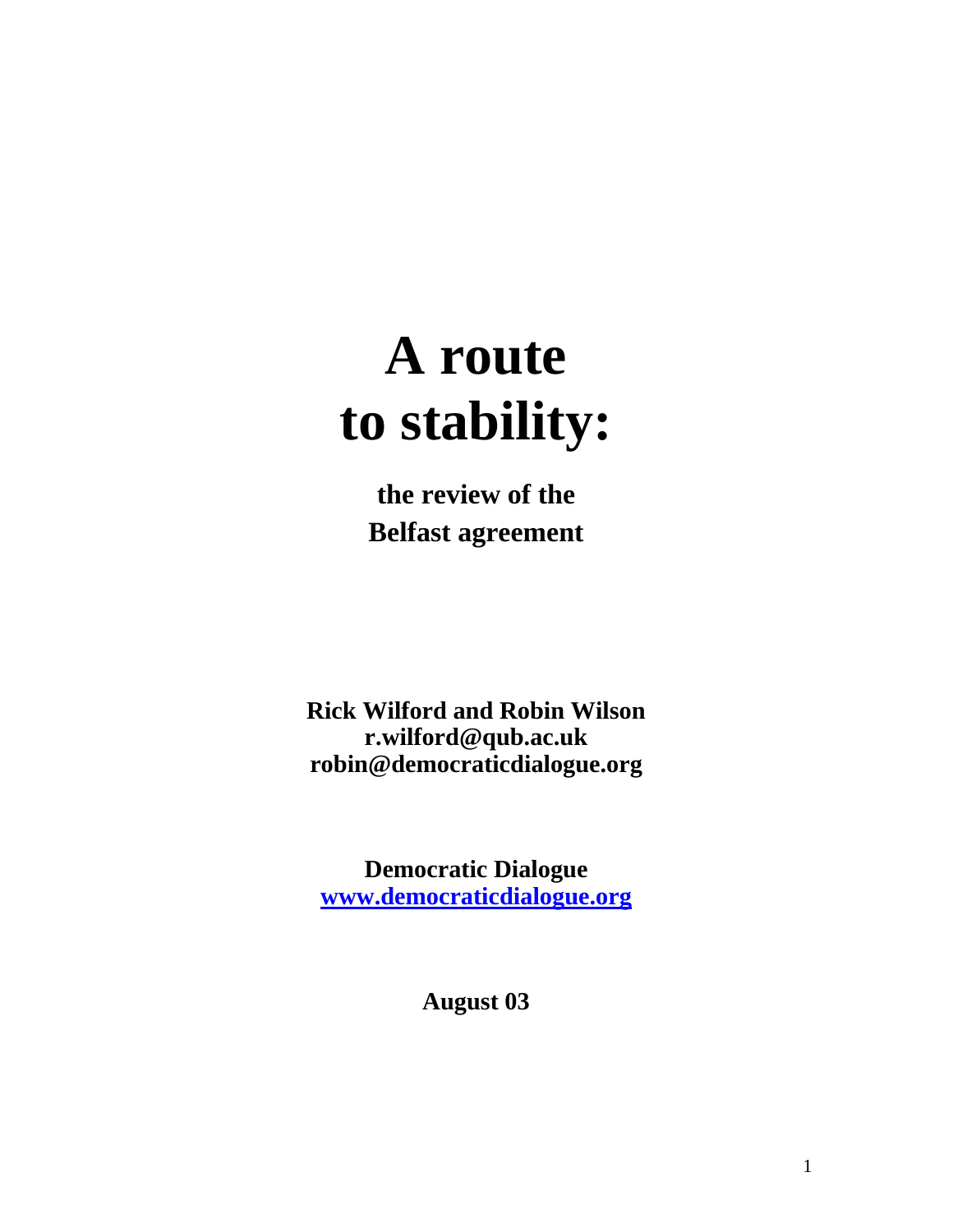# **Contents**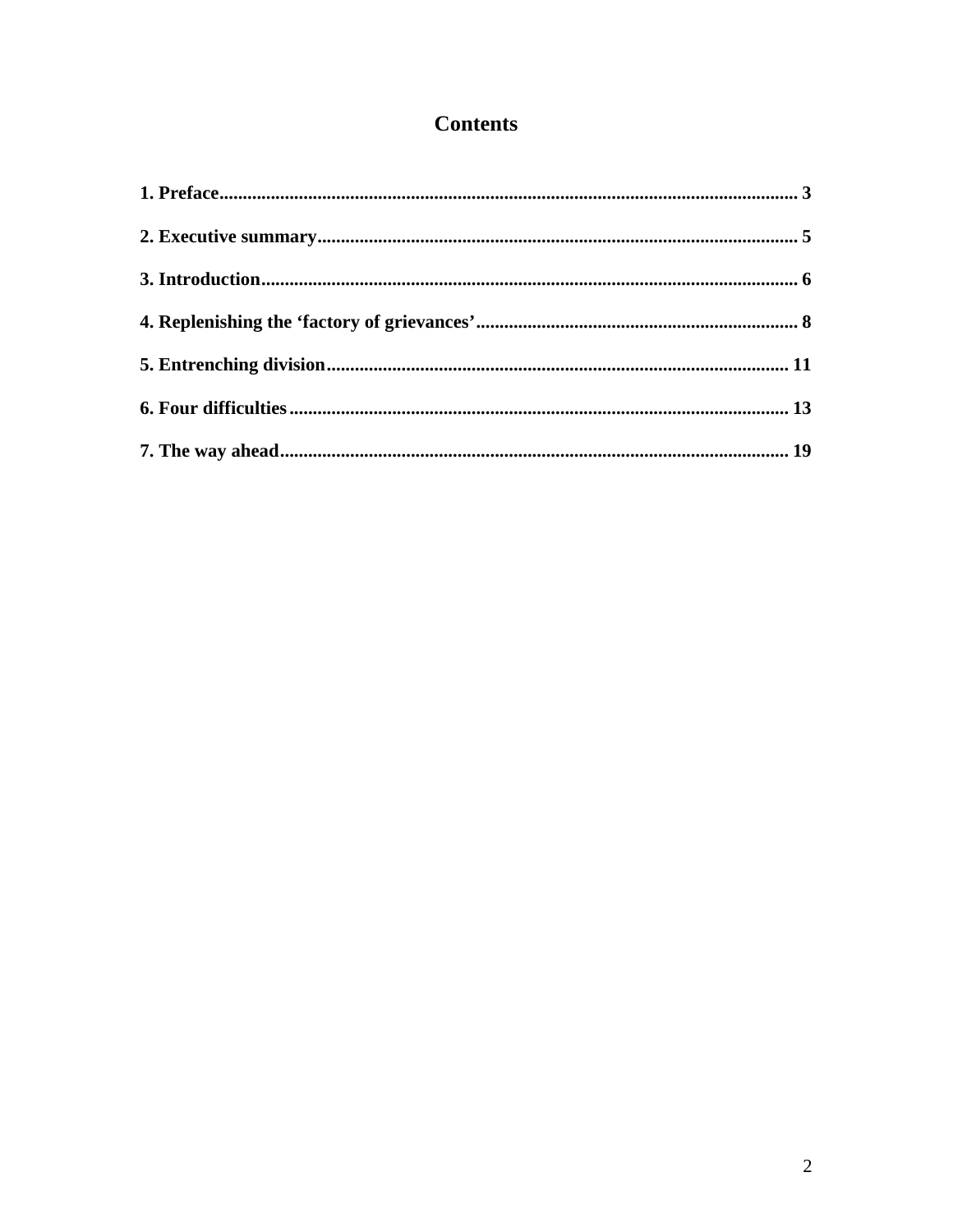#### <span id="page-2-0"></span>**1. Preface**

This is a discussion paper from the think tank Democratic Dialogue. Further copies are available, as hard copy (£2 plus p&p) or e-mail attachment, from DD. Contact Democratic Dialogue, 23 University Street, Belfast BT7 1FY, phone +44(0)2890-220050 or e-mail [info@democraticdialogue.org.](mailto:info@democraticdialogue.org) The paper can also be downloaded from our web site, [www.democraticdialogue.org](http://www.democraticdialogue.org/). We would similarly welcome any comments on the paper, by any of these means.

Since mid-1999, Rick Wilford of the School of Politics at Queen's University Belfast and myself have been engaged in a UK-wide project, monitoring the outworking of devolution in the wake of New Labour's constitutional reform programme, co-ordinated by the Constitution Unit at University College London. This project has taken the form of quarterly reports, available at [www.ucl.ac.uk/constitution-unit/leverh/monitoring.htm](http://www.ucl.ac.uk/constitution-unit/leverh/monitoring.htm).

In Northern Ireland, where the project has obviously taken specific form in the light of the Belfast agreement and the north-south dimension of the agreement in Ireland, Prof Wilford and I have collated the work of a team of academics from Queen's, the University of Ulster and University College Dublin—Elizabeth Meehan, John Coakley, Greg McLaughlin, Lizanne Dowds and Duncan Morrow (now of the Community Relations Council)—from whose contributions our own thinking has greatly benefited.

At the request of Charlie Jeffery, director of the devolution and constitutional change programme at the Economic and Social Research Council, which has part-funded this research along with the Leverhulme Trust, Prof Wilford and I prepared a paper on 'policy options' for Northern Ireland in the spring of 2003. The paper, to which Prof Jeffery helpfully contributed, was treated as background for a round table organised by DD—and attended by all the main parties in Northern Ireland, as well as academics, civic figures and government representatives—on the  $5<sup>th</sup>$  anniversary of the agreement in April. This version has been revised in light of the discussion around the table that day.

The paper was originally generated at a time of great political uncertainty, and unfortunately that uncertainty remains, with the failure of the joint declaration published by London and Dublin on May  $1<sup>st</sup>$  to restore the post-agreement institutions suspended in October 2002. The review of the agreement, pending towards the end of this year, is thus looming ever larger, and it provides the focus for this paper.

What is suggested here are four possible reforms which could restore the prospects for political accommodation and a stable devolved, power-sharing administration. The paper also floats the idea of a new Forum on the Future of Northern Ireland to allow the review of the agreement to be opened up to wider civic engagement.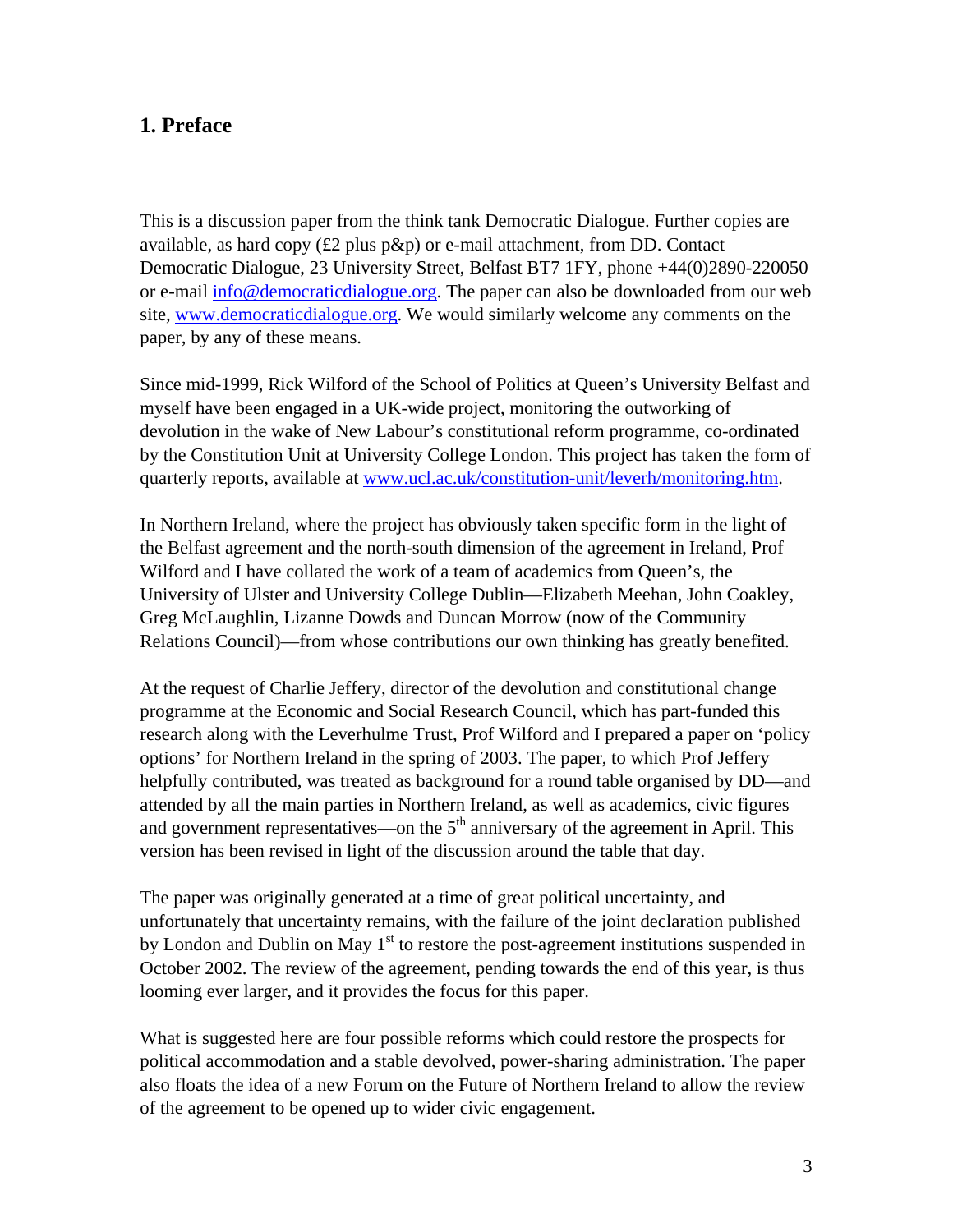As with all DD reports and papers, the views expressed are ultimately those of the authors alone. DD gratefully acknowledges the continuing support of the Community Relations Council and the Esmée Fairbairn Foundation in making such work possible.

Other DD publications are available at [www.democraticdialogue.org/publications.htm](http://www.democraticdialogue.org/publications.htm). Readers wishing to be kept in touch with DD events and publications should e-mail us to that effect. Information about closer engagement *via* subscription is on the web site.

> **Robin Wilson DD director**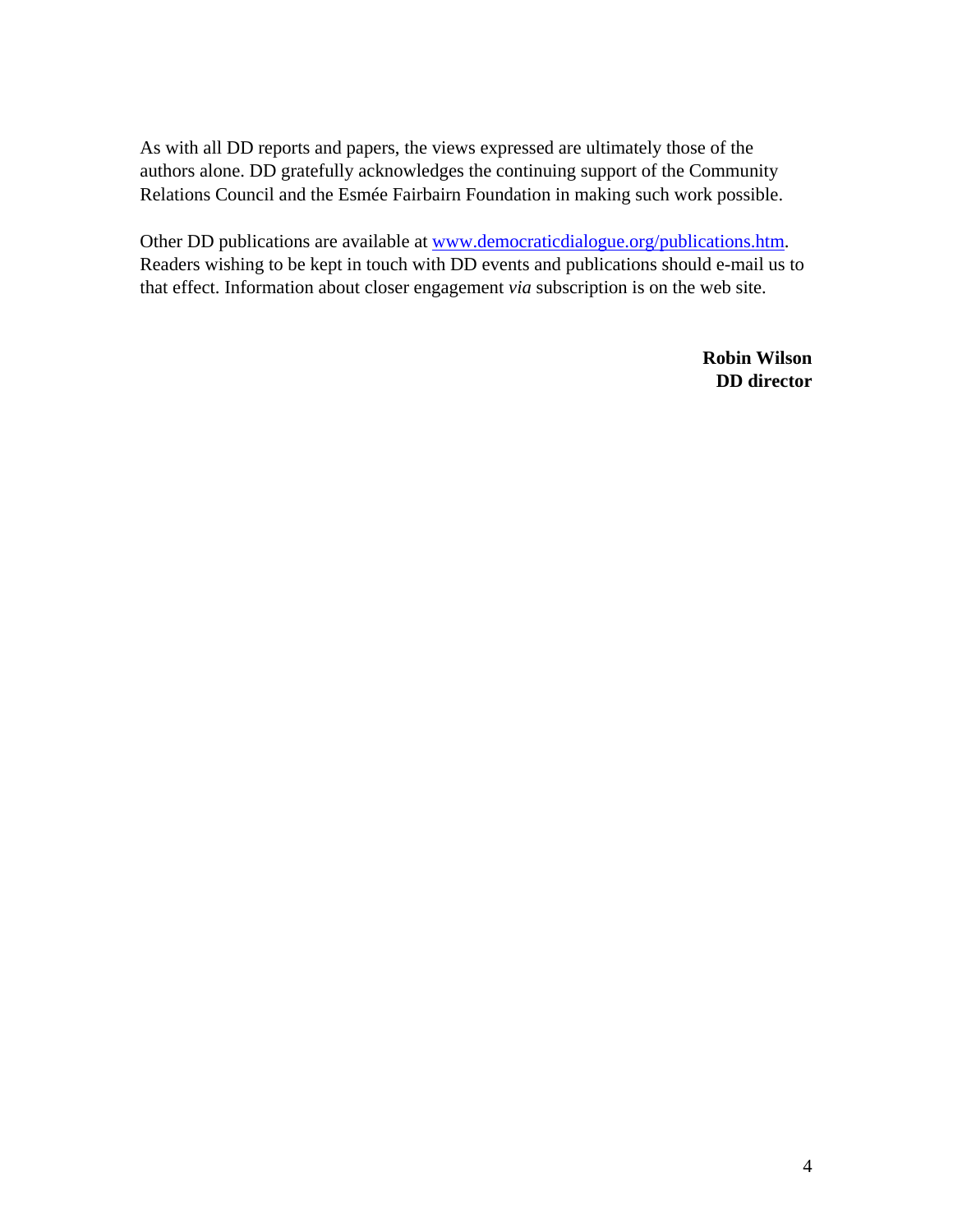## **2. Executive summary**

- <span id="page-4-0"></span>• Northern Ireland might be described as being in a 'pre-post-conflict' situation. Despite and even *because of* the Belfast agreement, sectarian divisions in the region are as wide as ever.
- If political stability is to be won, policy needs to turn from 'consociationalism' and crisis-management and towards a focus on integration and a strategic commitment to the emergence of a civil society.
- This will require renewed 'constitutional engineering' which moves beyond a conventional political agenda focused on paramilitarism, the army and the police, and who holds 'sovereignty' in Northern Ireland.
- The review of the Belfast agreement due late in 2003 provides an opportunity to think outside the conventional box. The paper sets out four reforms which could form the heart of a renewed agreement, each designed to tackle features of the agreement which have (inadvertently) widened rather than limited community divides. We suggest:
	- 1. recognition of Northern Ireland's unique constitutional character;
	- 2. reform of the electoral system to encourage parties to moderate their identities;
	- 3. removal of the requirement for Northern Ireland Assembly members to register their communal affiliation; and
	- 4. formation of the executive by inter-party agreement rather than automatic appointment.
- The linking theme is to move from an agreement which used sectarianism as its building blocks to one with an architecture for a more normal, civil society.
- We propose that the vehicle for this process should be a Forum on the Future of Northern Ireland, which would include a wide range of civic as well as political actors, operating in a transparent and deliberative way.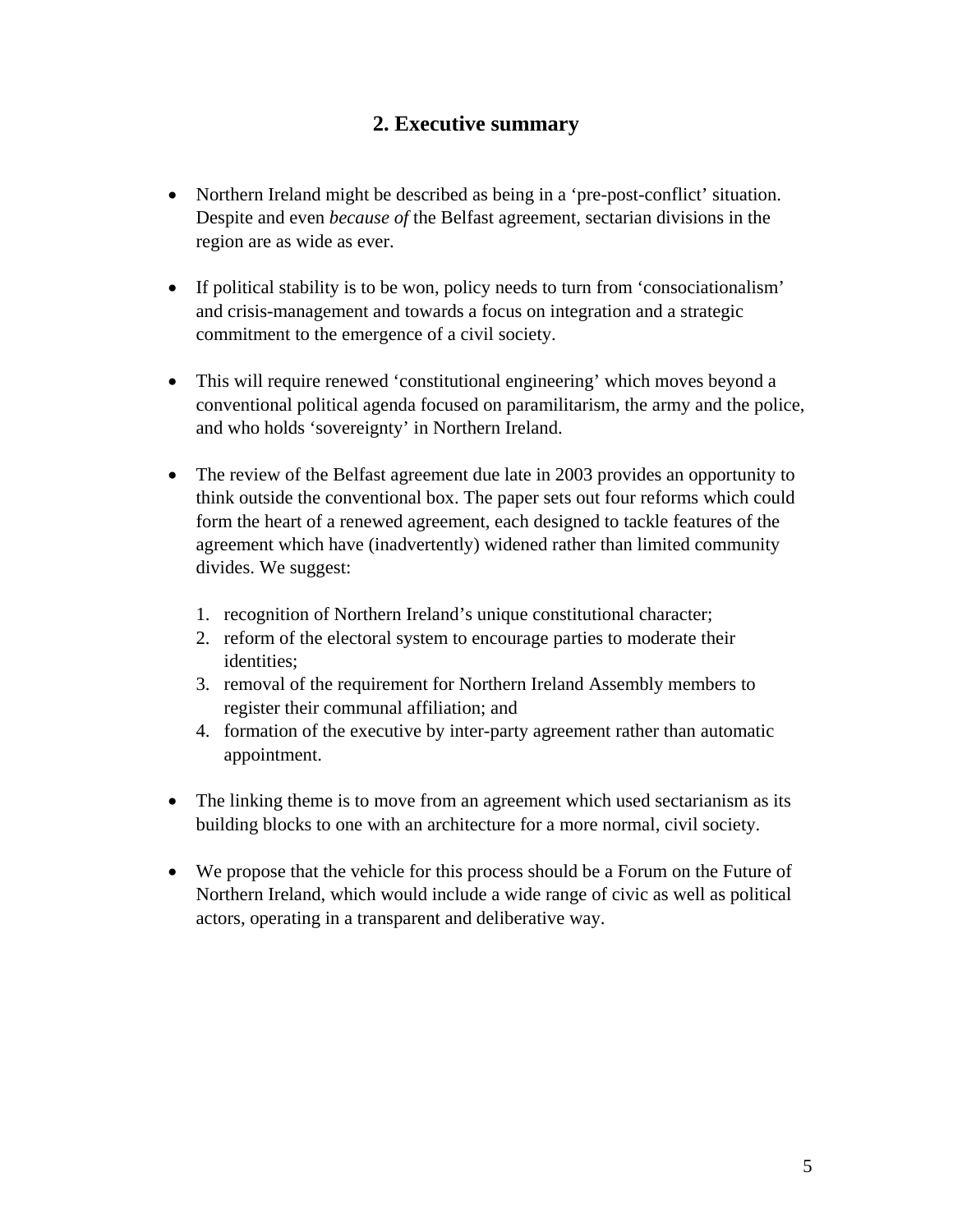#### **3. Introduction**

<span id="page-5-0"></span>Looking across a UK now undergoing a radical devolution experiment, unimagined since talk of 'home rule all round' in the 1910s before Ireland was partitioned, a paradox immediately presents itself. British governments, Labour and Tory, supported devolution in Northern Ireland throughout the intervening period: for decades they turned a blind eye to human-rights abuses at Stormont, resisted assuming responsibility as the region descended into violent crisis between 1968 and 1972, and as soon as 'direct rule' began set about seeking to dismantle it. No concerns here about devolution meaning the 'breakup of Britain' or a brake on socialist egalitarianism. Yet, while the Scottish Parliament and Welsh National Assembly, stillborn in 1979 and even now regarded with lukewarm popular enthusiasm, appear irreversible features of the political landscape,  $1$  [d](#page-5-1)evolution at Stormont is in suspension for the fourth time since power was transferred in 1999.

The paradox has a simple explanation. 'Home rule' was first envisaged for Ireland as a whole as a way to offload a problem which constantly beset British politics. Identified, however, with Catholic Ireland, home rule culminated in the partition of the mainly Protestant north-eastern counties and, with it, the 'lock-in'<sup>[2](#page-5-2)</sup> of the Catholic minority. Devolution to Northern Ireland was then imposed against a reluctant majority to insulate the British political class from Ireland as a whole even while *de jure* responsibility remained for part of it. After ineffectual parliamentary and, occasionally, paramilitary opposition, the Catholic community found a powerful political voice in the 1960s with the civil-rights movement, destabilising Protestant 'unionism' and eventually precipitating a Westminster takeover and a commitment that renewed devolution would be on a power-sharing, not monopolistic, basis.<sup>3</sup>

But agreement in 1973-74 was partial and brief, mainly due to disagreement over the arrangements linking the two parts of the island, and it was not until the Belfast agreement of  $1998<sup>4</sup>$  $1998<sup>4</sup>$  $1998<sup>4</sup>$  that devolution was once more attempted. Yet this was not the embodiment of some autonomist 'settled will' as for example in Scotland: rather, it was the product of a constitutional stand-off in which unreconstructed communalist aspirations—to retain or abolish the Irish border—were locked in enduring antagonism.

<span id="page-5-1"></span><sup>&</sup>lt;sup>1</sup> Curtice, John (2002), 'Devolution, the union and public opinion: report prepared for the House of Lords Committee on the Constitution inquiry into "Devolution: inter-institutional relations in the United Kingdom"', Strathclyde: Strathclyde University 2

<span id="page-5-2"></span><sup>&</sup>lt;sup>2</sup> Horowitz, Donald L (2001), *The Deadly Ethnic Riot*, Berkeley and Los Angeles: University of California Press

<span id="page-5-3"></span><sup>3</sup> Northern Ireland Office (1972), *The Future of Northern Ireland: A Paper for Discussion*, and (1973), *Northern Ireland: Constitutional Proposals* (Cmnd 5259), Belfast and London: NIO 4

<span id="page-5-4"></span>Northern Ireland Office (1998), *The Agreement: Agreement Reached in the Multi-Party Negotiations*, Belfast and London: NIO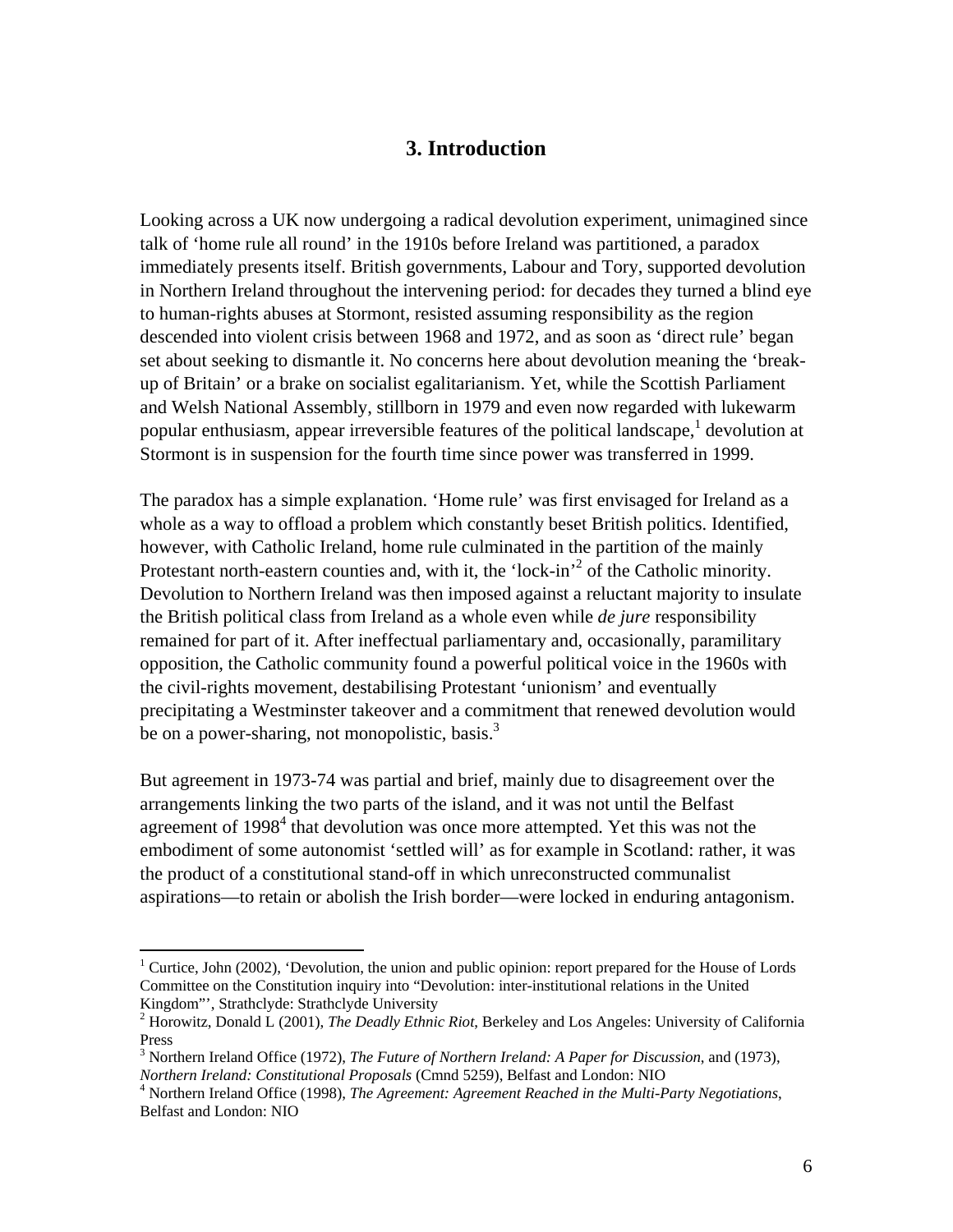This is the 'terrible beauty' of the agreement: it kept the alternative options alive and as a result left two mutually exclusive futures open and unreconciled.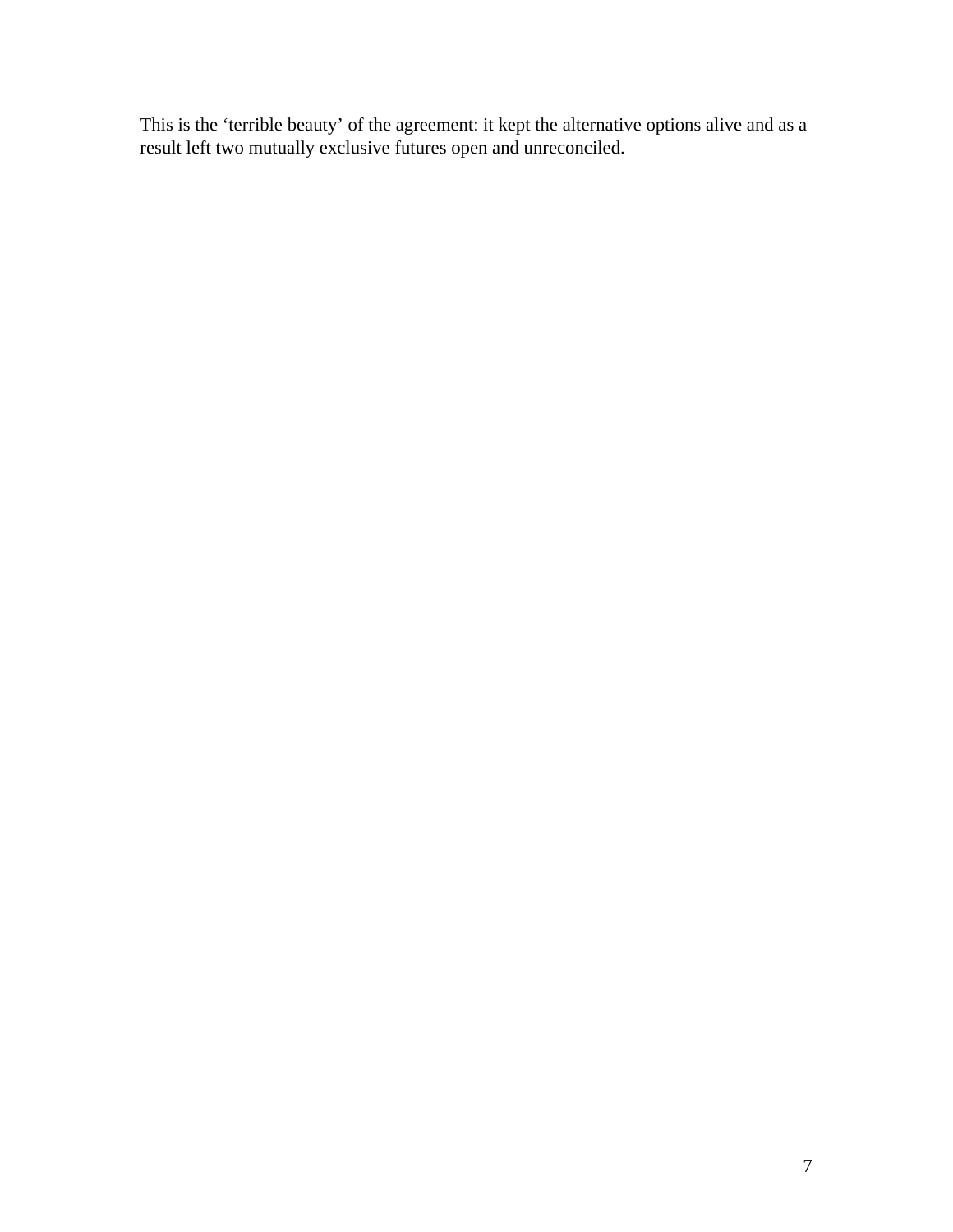#### **4. Replenishing the 'factory of grievances'**

<span id="page-7-0"></span>For this reason devolution to Northern Ireland *per se*, even power-sharing devolution *per se*, does not diminish intercommunal divisions. Indeed, evidence from the annual Northern Ireland Life and Times Survey of public attitudes shows a sense of deterioration in recent years (Figure 1) and a diminishing optimism about future harmony (Figure 2).<sup>5</sup> as well as a tendency for younger citizens to adopt less moderate stances.<sup>[6](#page-7-2)</sup> In the era marked by the fall of the Berlin wall as a symbol of ideological confrontation, Northern Ireland has accumulated, at the last official count, 37 'peace walls' separating hostile 'communities', up from 15 in 1994.<sup>[7](#page-7-3)</sup> The 'brawl in the hall' among assembly members at Stormont which accompanied the ending of the third suspension in November 2001 has been matched on the streets by recurrent clashes at sectarian interfaces.

#### **Figure 1: proportion of respondents who think that relations between Protestants and Catholics are better now than 5 years ago**



<span id="page-7-1"></span><sup>&</sup>lt;sup>5</sup> We are indebted to Lizanne Dowds for this graphic information.

<span id="page-7-2"></span> $\frac{6}{x}$  as noted by Prof Bernadette Hayes at the DD round table

<span id="page-7-3"></span>NIO admission to BBC's *Newsnight* in early 2003; Jarman, Neil (2002), *Managing Disorder: Responding to Interface Violence in North Belfast*, Belfast: Office of the First Minister and Deputy First Minister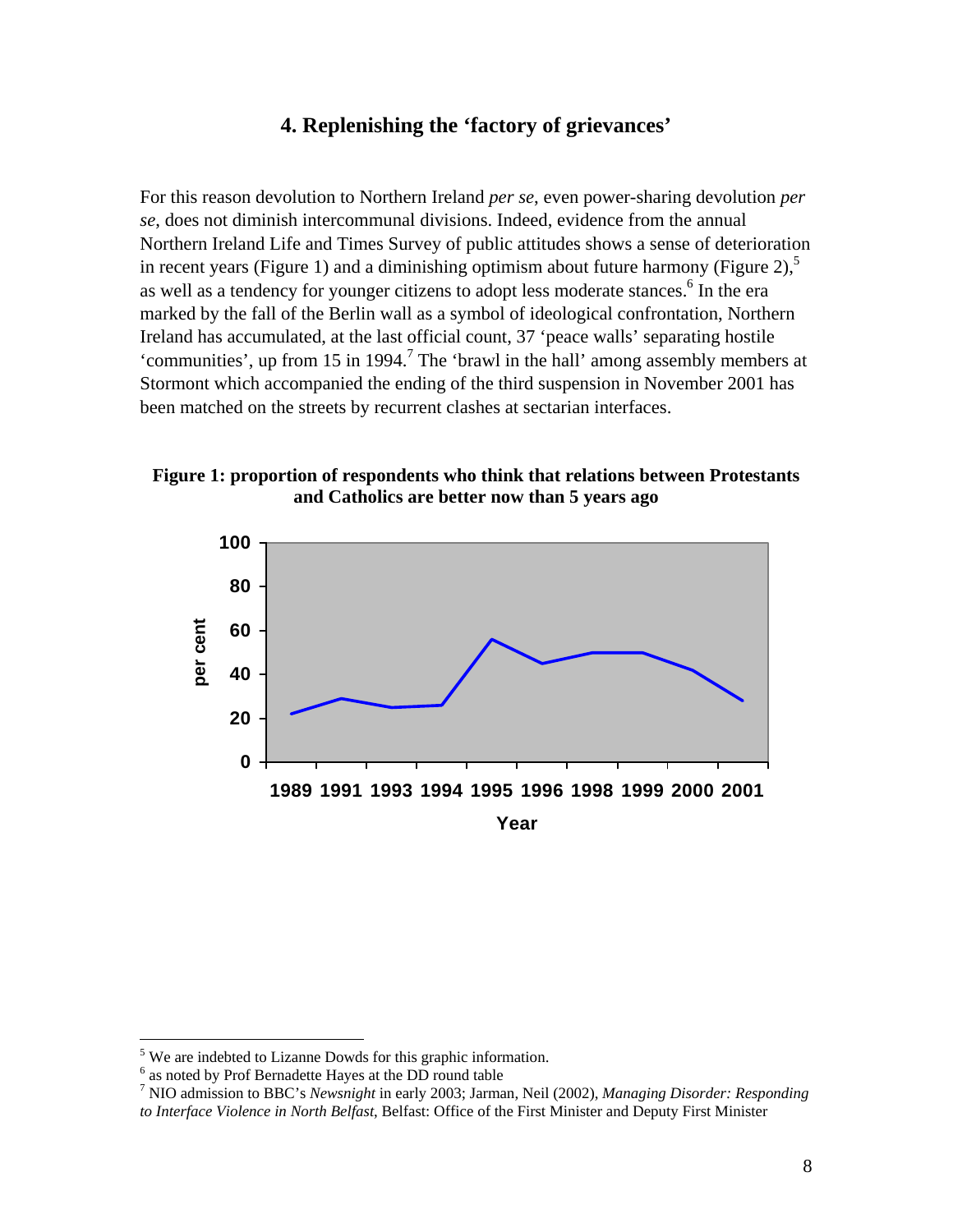**Figure 2: proportion of respondents who think that relations between Protestants and Catholics will be better in 5 years time**



While violence is running at a much lower level than in the early 1970s the number of violent incidents has, according to police statistics, been on a rising trend after an initial decline following the paramilitary ceasefires of 1994, though there was a welcome drop in the last year (Figure 3). $^{8}$  $^{8}$  $^{8}$ 

|         | Shooting         | Bombings*                |                               | Incendiaries*    |                               |  |
|---------|------------------|--------------------------|-------------------------------|------------------|-------------------------------|--|
|         | <b>Incidents</b> | Incidents                | <b>Devices</b><br><b>Used</b> | <b>Incidents</b> | <b>Devices</b><br><b>Used</b> |  |
| 1993/94 | 426              | 278                      | 303                           | 104              | 135                           |  |
| 1994/95 | 272              | 132                      | 146                           | 20               | 24                            |  |
| 1995/96 | 65               | $\overline{\phantom{0}}$ |                               | 7                |                               |  |
| 1996/97 | 140              | 50                       | 65                            | 7                | 7                             |  |
| 1997/98 | 245              | 73                       | 91                            | 6                | 6                             |  |
| 1998/99 | 187              | 123                      | 229                           | 20               | 20                            |  |
| 1999/00 | 131              | 66                       | 86                            | 5                | 5                             |  |
| 2000/01 | 331              | 177                      | 206                           | 9                | 22                            |  |
| 2001/02 | 358              | 318                      | 407                           | 5                | 6                             |  |
| 2002/03 | 348              | 178                      | 226                           | 8                | 8                             |  |

**Figure 3: shootings and bombings in Northern Ireland by year** 

The Northern Ireland economy performs poorly relative to the rest of the UK—a fairer comparison than the (former) Celtic Tiger given the region is part of the same macroeconomic sphere. Though it did marginally catch up towards the UK average in the early 1990s, owing to the 'automatic stabiliser' of a large public sector in Northern Ireland amid falling private consumption in Britain, the 'peace dividend' heralded by the

<span id="page-8-0"></span><sup>&</sup>lt;sup>8</sup> Police Service of Northern Ireland (2003), Report of the Chief Constable, 2002-03, Belfast: PSNI; Dominic Bryan points out that these data need to be interpreted cautiously—as with all crime statistics, they depend on whether events are reported and, if so, how they are categorised.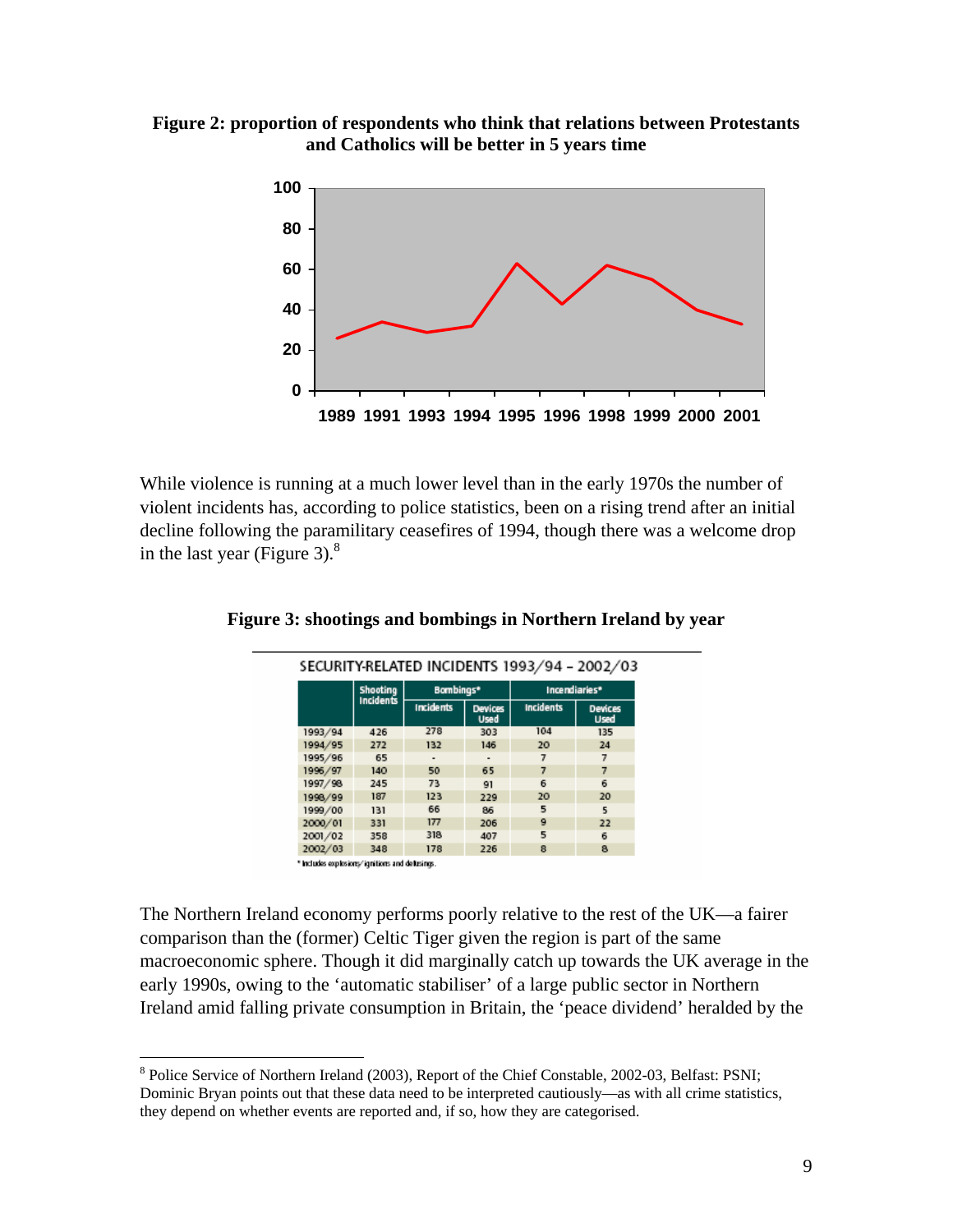1[9](#page-9-0)94 ceasefires did not materialise as the decade wore on  $(Table 1)<sup>9</sup>$  On this reckoning British ministers might be advised to desist from constantly upbraiding the citizens of Northern Ireland for not appreciating how much better things have become.

| 1990   1991   1992   1993   1994   1995   1996   1997   1998   1999 |  |  |  |  |  |
|---------------------------------------------------------------------|--|--|--|--|--|
| 73.8   76.4   77.6   78.7   79.8   81.5   80.1   80.1   77.7   77.5 |  |  |  |  |  |

**Table 1: GDP per head in Northern Ireland as proportion of UK average** 

<span id="page-9-0"></span> 9 National Statistics (2001), *Regional Trends No 36*, The Stationery Office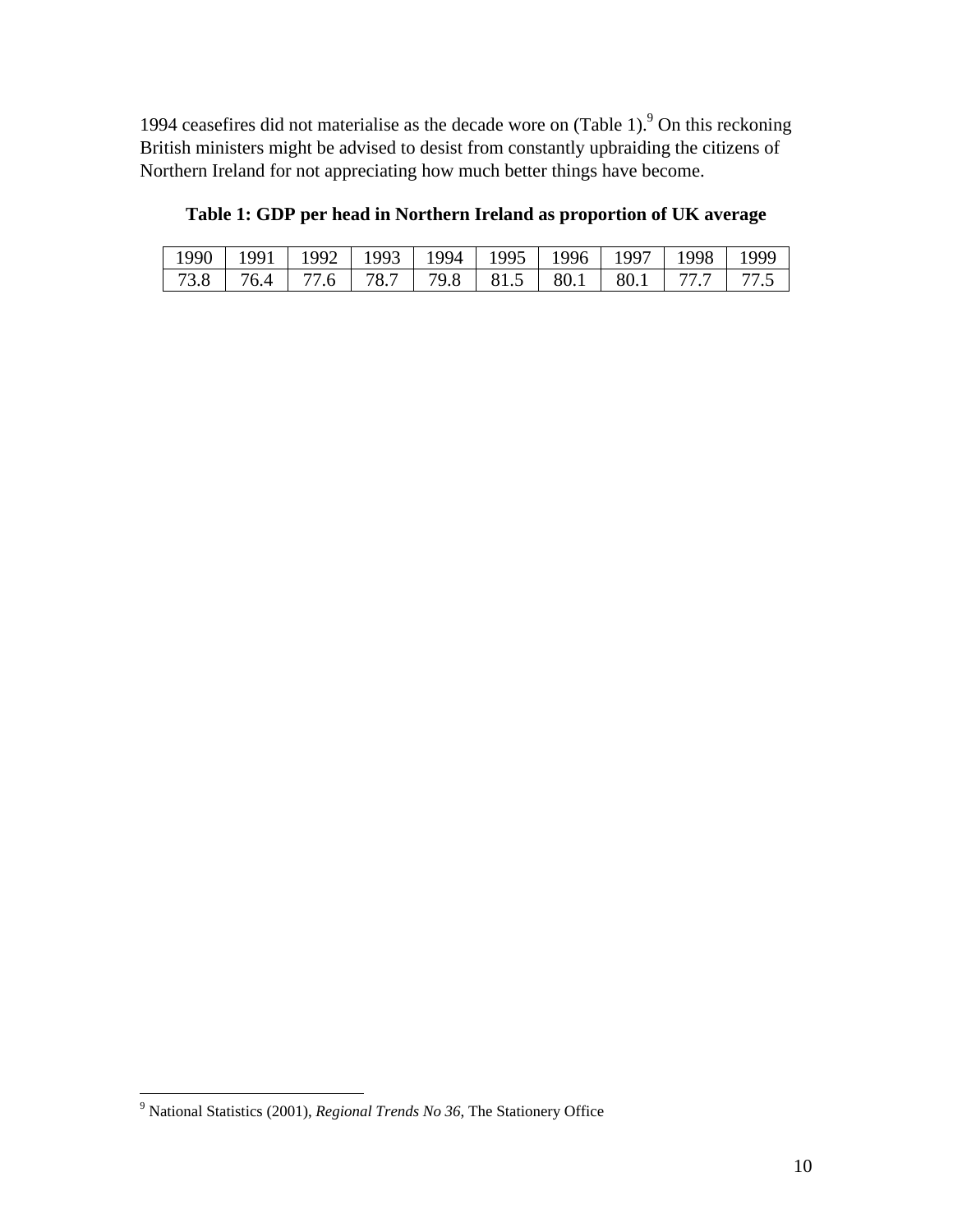#### **5. Entrenching division**

<span id="page-10-0"></span>A 'blip' of polarisation after the Belfast agreement might have been dismissed as a case of the shock of the new. But, five years, four suspensions, three very polarised elections and one postponed rendezvous with the electorate later, the sobering conclusion must be that at best the agreement has had a neutral effect on communal division—and, at worst, that perversely it has exacerbated it. How could this be?

The agreement is based on the 'consociationalist' model of 'constitutional engineering' for divided societies.<sup>10</sup> This entails a 'grand coalition' of representatives of that society's ethnic groups, a 'mutual veto' arrangement between them, autonomy for these groups from each other and a proportionate distribution of public employment. It has been suggested that 'consociationalism' has more often been advocated than acted upon $11$  and its principal advocate, Arend Lijphart, would now claim that only Belgium, Switzerland and Northern Ireland conform to the model.<sup>12</sup> But Belgium lacks an 'inclusive' grand coalition<sup>13</sup> and Switzerland's grassroots democracy is the antithesis of an élite-dominated system.<sup>14</sup> Which leaves Northern Ireland—so often touted as an example for ethnic conflicts elsewhere<sup>15</sup>—as the remaining case of a model developed in the 1970s but which has more recently come under sustained criticism.<sup>[16](#page-10-7)</sup>

The fundamental problem with consociationalism is that it rests on precisely the division it is supposed to solve. It assumes that identities are primordial and exclusive rather than malleable and relational: high fences, in other words, make good neighbours! Hence its rarity: if consociationalism derives from consensus rather than conflict (as it did in the Netherlands) it will tend to wither away to intercultural civility; if it is a response to conflict it will tend (as in Belgium) to reinforce communal separation. A fundamental condition of consociationalism is an overarching allegiance to the shared polity which counteracts these centrifugal forces: in the recurrent rounds of inter-party talks in

<span id="page-10-2"></span><span id="page-10-1"></span>

<sup>&</sup>lt;sup>10</sup> Lijphart, Arend (1977), *Democracy in Plural Societies*, New Haven: Yale University Press<br><sup>11</sup> Horowitz, Donald L (2001), 'The Northern Ireland agreement: clear, consociational, and risky', in John McGarry (ed), *Northern Ireland and the Divided World: Post-Agreement Northern Ireland in Comparative Perspective*, Oxford: Oxford University Press<br><sup>12</sup> Lijphart, Arend (2002), 'The wave of power-sharing democracy', in Andrew Reynolds (ed), *The* 

<span id="page-10-3"></span>*Architecture of Democracy: Constitutional Design, Conflict Management and Democracy*, Oxford: Oxford

<span id="page-10-4"></span>University Press<br><sup>13</sup> The most recent general election has once more seen the large Christian Democrat party excluded from<br>power in favour of a left-liberal coalition.

<span id="page-10-6"></span><span id="page-10-5"></span>

<sup>&</sup>lt;sup>14</sup> We are indebted to François Grin, formerly of the European Centre of Minority Issues, for this point.<br><sup>15</sup> A highly symbolic instance was the 'war and peace' summit between the US president, George W Bush, and the British prime minister, Tony Blair, at Hillsborough, Co Down, in April 2003. Amid war in Iraq, Mr Blair commended the Northern Ireland experience with a view to the 'roadmap' to peace in the middle east, but making no substantive connections between what are in fact contrasting scenarios. See the comments by the DD research associate David Russell cited in the *Washington Post* (April 9<sup>th</sup> 2003).<br><sup>16</sup> Wilson, Robin (2003), 'Northern Ireland: what's going wrong', London: Constitution Unit (UCL) and

<span id="page-10-7"></span>Belfast: Institute of Governance (QUB)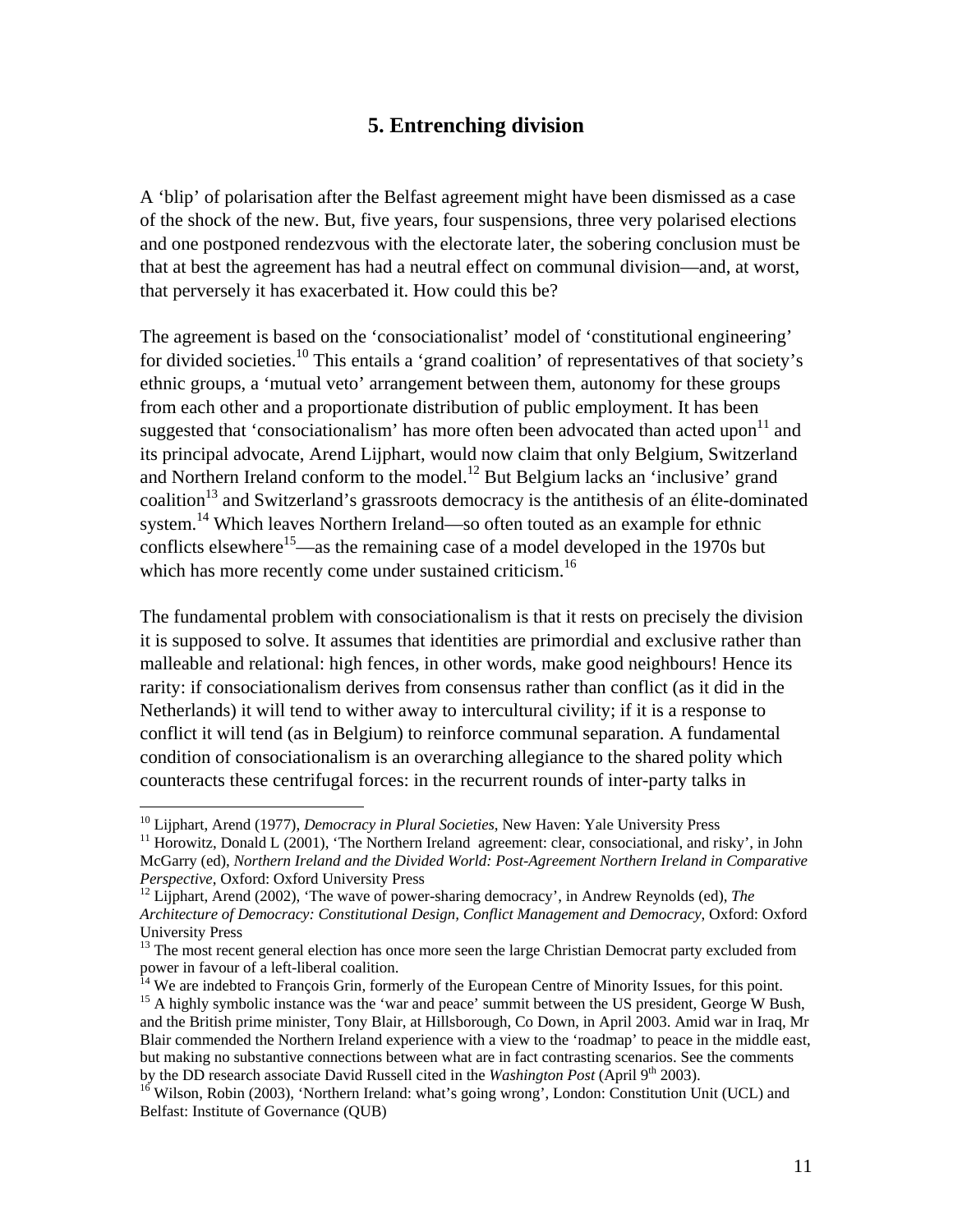Belgium no one is at the table to speak for the common good, which is thus repeatedly sacrificed to a further carve-up between the separate Walloon and Fleming regional/communal institutions.[17](#page-11-0)

<span id="page-11-0"></span> $17$  Cartrite, Britt (2003), 'Contemporary ethnopolitical identity and the future of the Belgian state', *Nationalism and Ethnic Politics* 8, 3: 43-71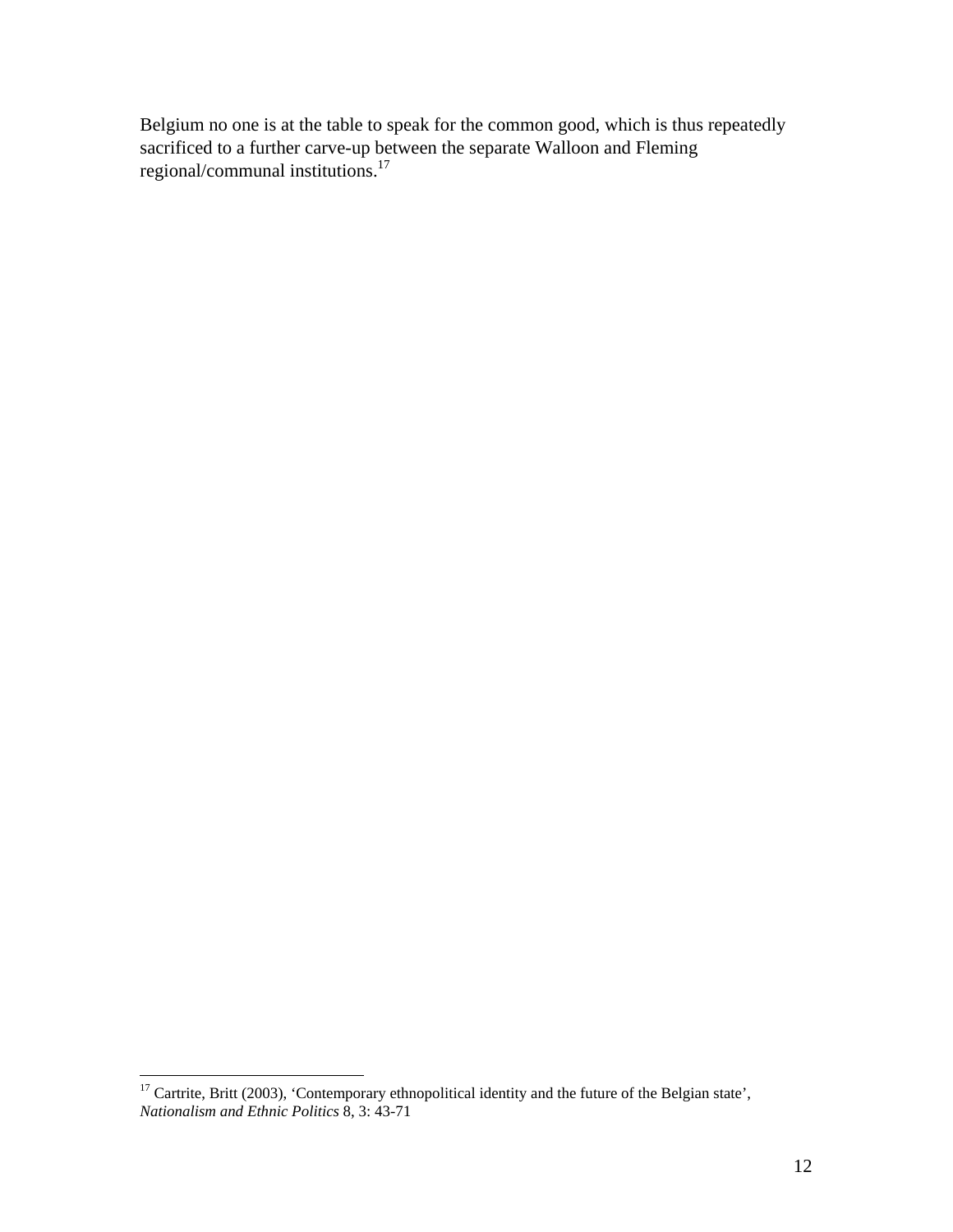## **6. Four difficulties**

<span id="page-12-0"></span>In his classic text<sup>18</sup> on 'constitutional engineering', Giovanni Sartori contends: 'If you reward divisions and divisiveness … you increase and eventually heighten divisions and divisiveness.' The outworking of the Belfast agreement has confirmed Sartori's claim. There are four features of the agreement which arguably have entrenched sectarian division:

- the either-or **constitutional** choice between a United Kingdom and a United Ireland;
- the single-transferable-vote **electoral system** for the assembly;
- the requirement of **communal registration** for assembly members; and
- the use of the d'Hondt rule for **executive formation**.

New Labour figures have been inclined to claim that they have resolved the Northern Ireland **constitutional** conundrum with the Belfast agreement — a 'remarkably settled consensus about the constitutional questions that have dogged the last thirty years', as the former Northern Ireland secretary Peter Mandelson breezily affirmed to British and Irish parliamentarians in February  $2000$ <sup>19</sup> But the 'consent' principle underpinning the agreement—that Northern Ireland is part of the UK but only for as long as a majority there so desires—was also at the heart of the 1973 propositions (though it was not then fully accepted by Dublin in the sense of removing its territorial claim over the north) and, indeed, by way of vote in the old Stormont parliament, was enshrined in the 1949 Ireland Act following the declaration of a republic south of the border. In essence, it was the basis of partition itself. It does nothing to disentangle Protestantism from unionism or Catholicism from nationalism, as the civil-rights movement subtly sought to do, and thus to mitigate intercommunal conflict.

It also does nothing to establish overarching allegiance to a shared polity, and so Northern Ireland 'remains a deeply divided society', with nationalists and unionists still wedded to their 'maximum demands'.<sup>20</sup> Yet after three decades of membership of the European Union, Northern Ireland is inextricably entwined in a 'variable geometry' of relationships with the rest of Ireland, the rest of the UK and the rest of Europe, in a continent defined by 'multi-level governance' and porous borders. Either/or 'sovereignty'

<span id="page-12-1"></span><sup>1</sup> <sup>18</sup> Sartori, Giovanni (1997 [1994]), *Comparative Constitutional Engineering: An Inquiry into Structures, Incentives and Outcomes*, Basingstoke: Macmillan, p72

<span id="page-12-2"></span><sup>&</sup>lt;sup>19</sup> Speech to British Irish Inter-parliamentary Body by the secretary of state for Northern Ireland, Peter Mandelson MP, Northern Ireland Information Service, February  $14<sup>th</sup> 2000$ 

<span id="page-12-3"></span><sup>&</sup>lt;sup>20</sup> Wolff, Stefan (2003), 'The peace process since 1998', in Jörg Neuheiser and Stefan Wolff (eds), *Peace at Last? The Impact of the Good Friday Agreement on Northern Ireland*, Oxford: Berghahn Books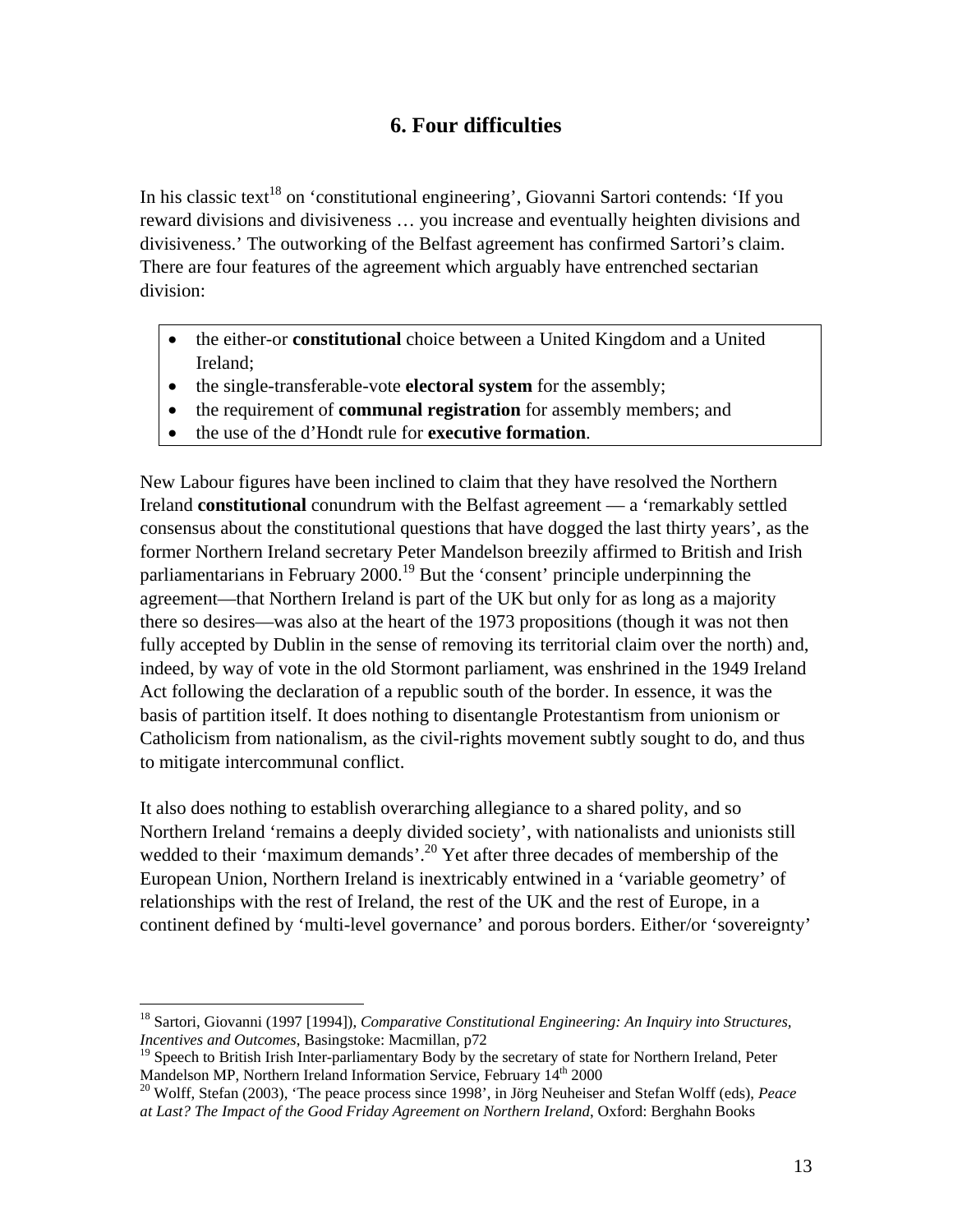choices are in this situation remote from reality.<sup>21</sup> Indeed, it was highly unfortunate that Northern Ireland stood aloof from the network of 'constitutional' regions across the EU which came together to address the work of the Convention on the Future of Europe (the assembly did not even have a European affairs committee, unlike the Dáil, the Scottish Parliament or the Welsh National Assembly). If anything, the priority should be to enhance the region's democratic autonomy by, for example, the acquisition of taxvarying powers (remarkably popular, according to the NILTS data). Improving its 'fiscal effort' would encourage a much less mendicant public-expenditure culture.<sup>22</sup>

The STV **electoral system** for the 108-member Northern Ireland Assembly is also not new: it was used for the 78-member 1973-4 precedent. Indeed, the expansion of the number of seats per constituency from five to six during the negotiations, at the behest of the Progressive Unionist Party and the Northern Ireland Women's Coalition—to try to procure seats for the unpopular 'loyalist' paramilitaries—exacerbated the basic problem. This is that STV requires candidates to secure only a minority of votes—in this case just over 14 per cent—to reach the 'quota' required for election. They can therefore succeed simply by mobilising their core constituency.

On this matter, any change would be inevitably delayed (as boundaries would have to be redrawn). And it would be critical that the legitimacy of any other system were clearly established before its introduction. But often cited is the alternative vote—effectively STV with single-member constituencies—as it requires candidates to secure a majority to be elected. Thus, in heterogeneous constituencies with rival parties in each 'community', AV incentivises all parties to pitch for transfers from conciliatory voters on the 'other side', while giving the latter a clear tactical voting option. It can even stimulate crosscommunal pacts to emerge as the basis for power-sharing governing coalitions (see below). Long advocated by the ethnic-conflict expert Donald Horowitz,  $^{23}$  it has been borne out in ethnically divided societies in south Asia, where its use has spread from Australia[.24](#page-13-3)

In Northern Ireland, by contrast, elections have become entirely communalised affairs, rewarding intra-ethnic outbidding as the only competition<sup>25</sup> (though the first-past-the-post majoritarian system for the 2001 Westminster election saw some tactical voting by Catholics to keep out anti-agreement unionist candidates). This has marginalised issues

<span id="page-13-0"></span><sup>&</sup>lt;sup>21</sup> Wilson, Robin (2001), 'The politics of contemporary ethno-nationalist conflicts', *Nations and Nationalism* 7, 3: 365-384

<span id="page-13-1"></span><sup>&</sup>lt;sup>22</sup> Heald, David (2003), *Funding the Northern Ireland Assembly: Assessing the Options*, Northern Ireland Economic Council research monograph 10, Belfast: NIEC

<span id="page-13-2"></span><sup>&</sup>lt;sup>23</sup> Horowitz, Donald (1985), *Ethnic Groups in Conflict*, Berkeley: University of California Press <sup>24</sup> Reilly, Benjamin (2001), *Democracy in Divided Societies: Electoral Engineering for Conflict* 

<span id="page-13-3"></span>*Management*, Cambridge: Cambridge University Press. It should be noted, however, that Reilly takes a benign view of the exercise of STV in the 1998 assembly election.

<span id="page-13-4"></span><sup>&</sup>lt;sup>25</sup> Ruohomaki, Jyrki (2001), *Two Elections, Two Contests: The June 2001 Elections in Northern Ireland,* Belfast: Democratic Dialogue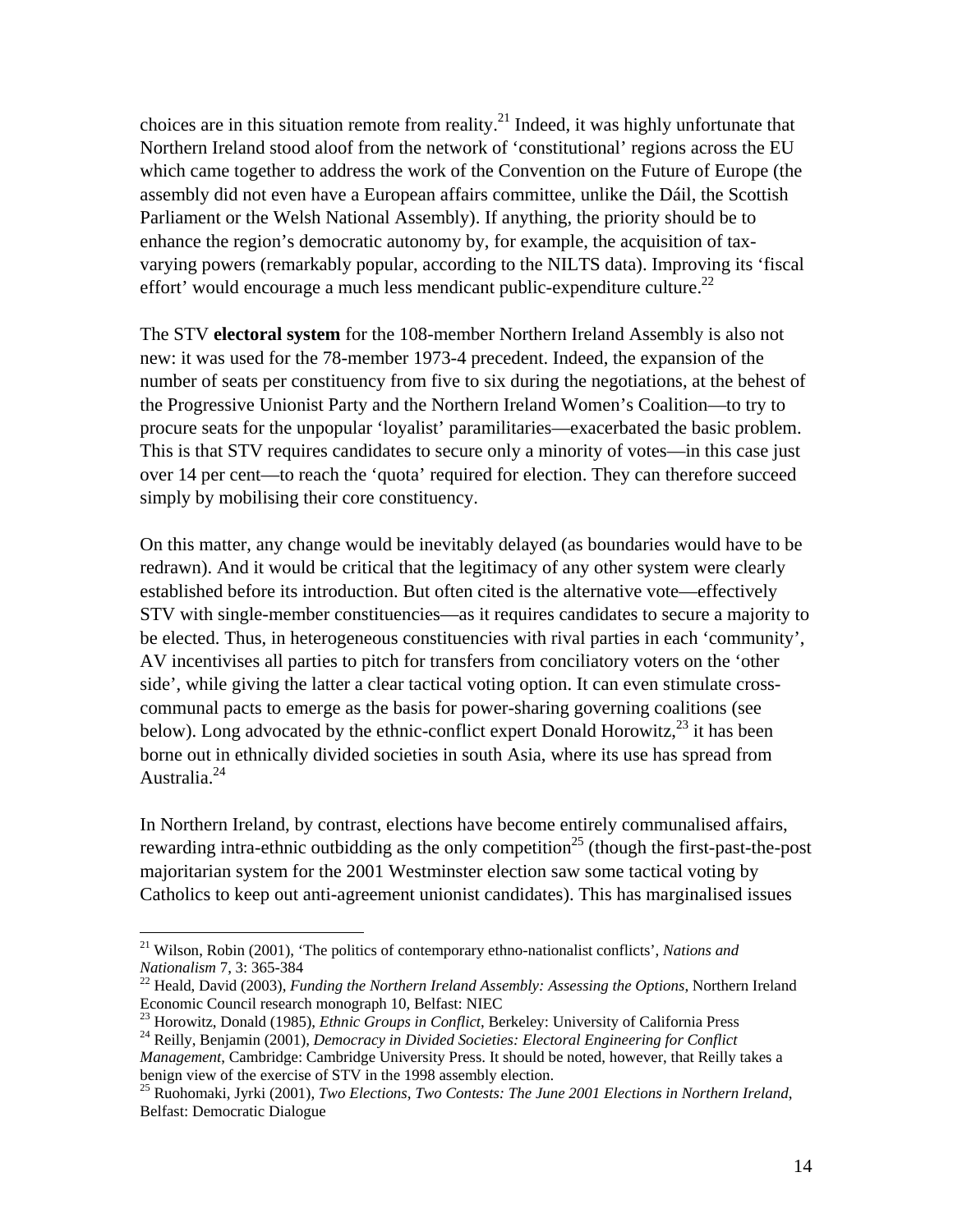related to social class—one UUP MLA once parodied the former premier Lord Brookeborough in calling the new Stormont 'a middle-class parliament for middle-class people'—and squeezed out any discussion of gender equality. While the Welsh National Assembly achieved gender parity in the May 2003 elections and the Scottish Parliament came close, there has been no move in Northern Ireland to use the Westminster legislation allowing of women-only shortlists to redress the huge imbalance in political representation in the region: just 14 per cent of the outgoing MLAs were female, a similar proportion to that in the Dáil.

The requirement for **communal registration**—that all assembly members (MLAs) register upon election as 'unionist', 'nationalist' or 'other'—stems from the stipulation in the agreement that there be 'parallel consent' through concurrent majorities in the 'nationalist' and 'unionist' blocs for some critical decisions. In particular, the crucial joint election of the first and deputy first minister (by implication one 'unionist', one 'nationalist'), the first step in executive formation after an assembly election, can only be taken by this mechanism.

This provision goes beyond even Lijphart in entrenching division. It smacks of a 'benign *apartheid*' (though *apartheid* could never have been benign) out of sync with the idea of a shared government—never mind the shared society advocated in the review of community relations, held up under the devolved administration but progressed under direct rule.<sup>26</sup> And it verges on the racist by blotting out any axes of identity formation other than that between Catholics and Protestants. As one of the 'other' MLAs put it, it means being other-*ised*. It fails to recognise that Northern Ireland is now a 'multicultural, multi-ethnic and multi-faith' society, in which the smaller faith communities can act as a 'cement' between the two big blocs. $27$ 

In his analysis of the intercommunal violence in north Belfast of recent years, Neil Jarman points out that whereas in the past sectarian division 'may have been seen as something to be worked against, confronted and challenged', latterly ' it is increasingly seen as the inevitable basis for the political future of Northern Ireland, with the "two tribes" thesis copper fastened within the terms of the Agreement and within systems and structures of the Assembly'.<sup>28</sup> Comparative research on power-sharing in Northern Ireland and Lebanon, involving interviews with politicians in Belfast and Beirut, has thrown up an interesting contrast: in the latter case but not the former for the most part, interviewees expressed a moral queasiness about acting as communal rather than public representatives, and aspired to a day when that would not be so.<sup>29</sup>

<span id="page-14-0"></span><sup>26</sup> Office of the First Minister and Deputy First Minister (2003), *A Shared Future: A Consultation Paper on Improving Relations in Northern Ireland*, Belfast: OFMDFM<br><sup>27</sup> Dr Mamoun Mobayed, who was born in Damascus and has lived in both parts of Ireland, made this point

<span id="page-14-1"></span>at the DD round table. 28 Jarman, *op cit*, p17

<span id="page-14-2"></span>

<span id="page-14-3"></span><sup>&</sup>lt;sup>29</sup> We are indebted to David Russell for this finding.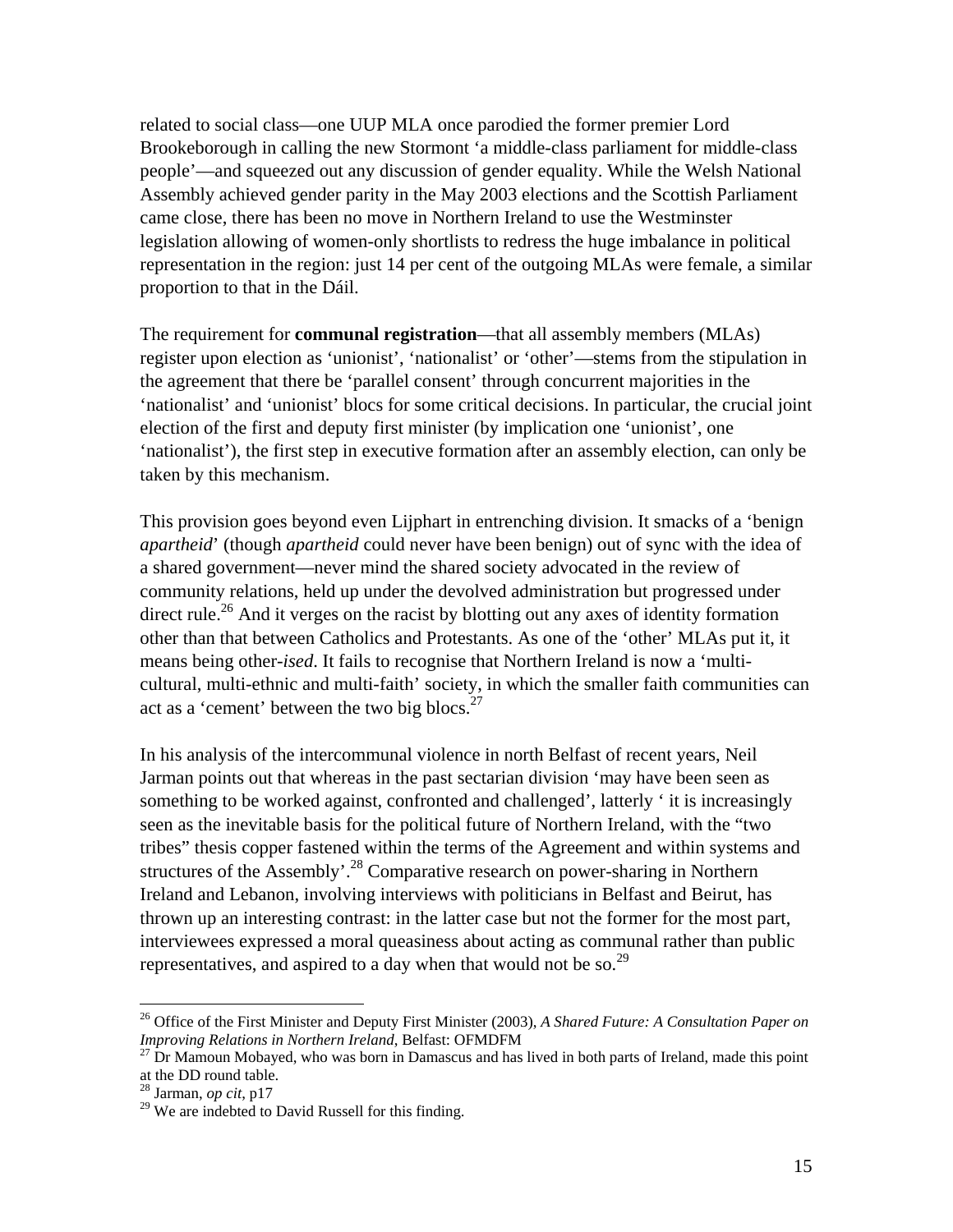But it surely cannot be right to carry forward into the indefinite future a fatalistic acceptance of what is at root a division based on nothing more than sectarian socialisation (there was only one Catholic 'unionist' in the outgoing assembly and there were no Protestant 'nationalists'). To do so would reduce democracy to demography and endlessly postpone reconciliation.

Moreover, communal registration has had a perverse effect. Demanded by the nationalist SDLP, it has given legitimacy to anti-agreement unionists who always ignored Catholic opinion and can continue to do so—on the premiss that any agreement not supported by a majority of unionists carries no authority. It also means that the votes of communally registered members are more equal than the 'others' (which are irrelevant to the parallel consent process) and it required the bizarre 'redesignation' of liberal Alliance MLAs (as well as one NIWC member) as 'unionist' to secure the re-election of David Trimble as first minister and so end the suspension of the institutions in 2001.

It would be highly unlikely that any secure power-sharing coalition would be undermined by issue-by-issue communal voting (there was no such protective provision in 1974). But a purely numerical weighted-majority requirement (60 or 65 per cent) could remain as a guarantee against ethnic lock-in, without the risk of entrenching communalist alignments and mindsets or of making government unworkable.

Finally, the arrangements for **executive formation** by application of the d'Hondt proportionality rule are unique. They arose, in the final days of the talks leading up to the agreement, from the spatchcocking together of Ulster Unionist proposals for Welsh-style devolution with committee chairs distributed by d'Hondt (as in the European Parliament) and SDLP calls for executive power-sharing. They are unique because they reduce the executive effectively to a 'holding company' for a series of largely autonomous ministerial 'fiefdoms', an arrangement which it was anticipated 'may well lead to deadlock'[.30](#page-15-0) 

Collective responsibility is for the most part absent and the executive has thus failed to supply the cement between otherwise mistrustful political factions. Indeed, postagreement negotiations centring entirely on securing two ministerial seats for Sinn Féin required the number of departments to be increased from six to 10—'chopped-up government' as one former permanent secretary describes it, with serious consequences for the ability of departments even to spend their financial allocations.<sup>31</sup>

<span id="page-15-0"></span><sup>&</sup>lt;sup>30</sup> Laver, Michael (2000), 'Coalitions in Northern Ireland: preliminary thoughts', paper delivered at a Democratic Dialogue round table on the prospective Programme for Government of the devolved

<span id="page-15-1"></span><sup>&</sup>lt;sup>31</sup> Heald, *op cit*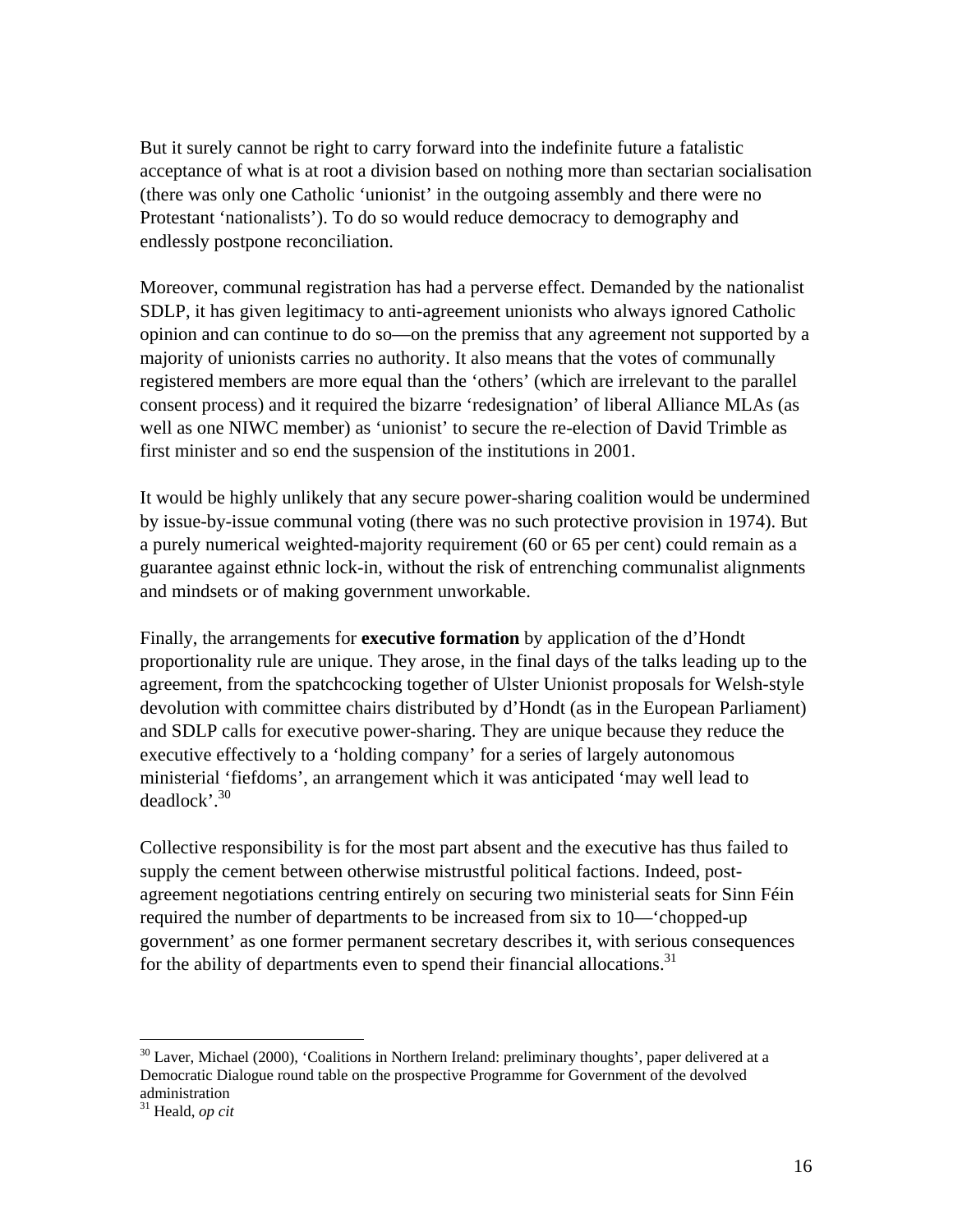This is a good example of how 'evidence-based policy-making' has been sacrificed to ideological considerations. Devolution could have been used to commission more policy research, make more use of experts (including expert practitioners) and ask new questions. But on health, for example—the highest priority of citizens, according to the NILTS data—the emphasis remained primarily on how many hospitals had acute functions rather than on ill health and its relationships to social exclusion.<sup>32</sup>

Moreover, by making the mistake common in ethnic conflicts of failing to distinguish inclusion in the 'political community' from inclusion in government, the arrangements left the assembly bereft of any effective opposition to challenge executive dominance (all bar 16 MLAs belong to the four executive parties).<sup>33</sup> As one party adviser put it, 'ministers are basically accountable to no one'. The committees should be the prime locus of democratic accountability, but MLAs have tended to behave as party animals rather than committee creatures in this regard. This has not been helped by cumulative mandates: 60 of the 108 members in the suspended assembly, including two ministers, were simultaneously district councillors, stimulating what one former committee chair called a 'very intense localism'.

The Fianna Fáil moderniser Noel Dempsey has initiated the removal of the dual mandate in the Dáil; unfortunately Jane Morrice of the NIWC failed in her similar attempt in the assembly. It was also unfortunate that suspension stopped progress on the review of public administration. Empowered local government would have an important role in enhancing public engagement.

The weakness of the assembly *vis-à-vis* the all-inclusive executive was mirrored by the lack of engagement of the citizenry by the political institutions. The Civic Forum, as one of its post-agreement advocates put it, was 'stillborn'—'balkanised' into 11 sectors and 11 voluntary-sector sub-sectors—while the mooted north-south consultative forum was 'downscaled'. One west Belfast voluntary-sector representative said that for some politicians devolution had meant 'our time has come' (and he didn't mean that in the sense of 'tiocfaidh ár lá'). The assembly web site was markedly impoverished by comparison with its Scottish counterpart.<sup>34</sup>

Assembly committees could have moved to a 'conferencing' *modus operandi* to open up their activities. For example, no committee during the lifetime of the assembly managed to achieve the public engagement of the inquiry into DIRT tax avoidance by the public accounts committee of the Dáil. An *ersatz* form of executive engagement—endless 'consultation' papers—mostly induced fatigue and cynicism. One simple reform would be for publications schemes under the Freedom of Information Act to commit

<span id="page-16-1"></span><span id="page-16-0"></span>

<sup>&</sup>lt;sup>32</sup> Dr Ann-Marie Gray made these points to the DD round table.<br><sup>33</sup> Wilford, Rick and Robin Wilson (2001), *A Democratic Design?: The Political Style of the Northern Ireland Assembly*, London: Constitution Unit (UCL)

<span id="page-16-2"></span><sup>&</sup>lt;sup>34</sup> as ESRC-funded research by Liz Fawcett effectively demonstrated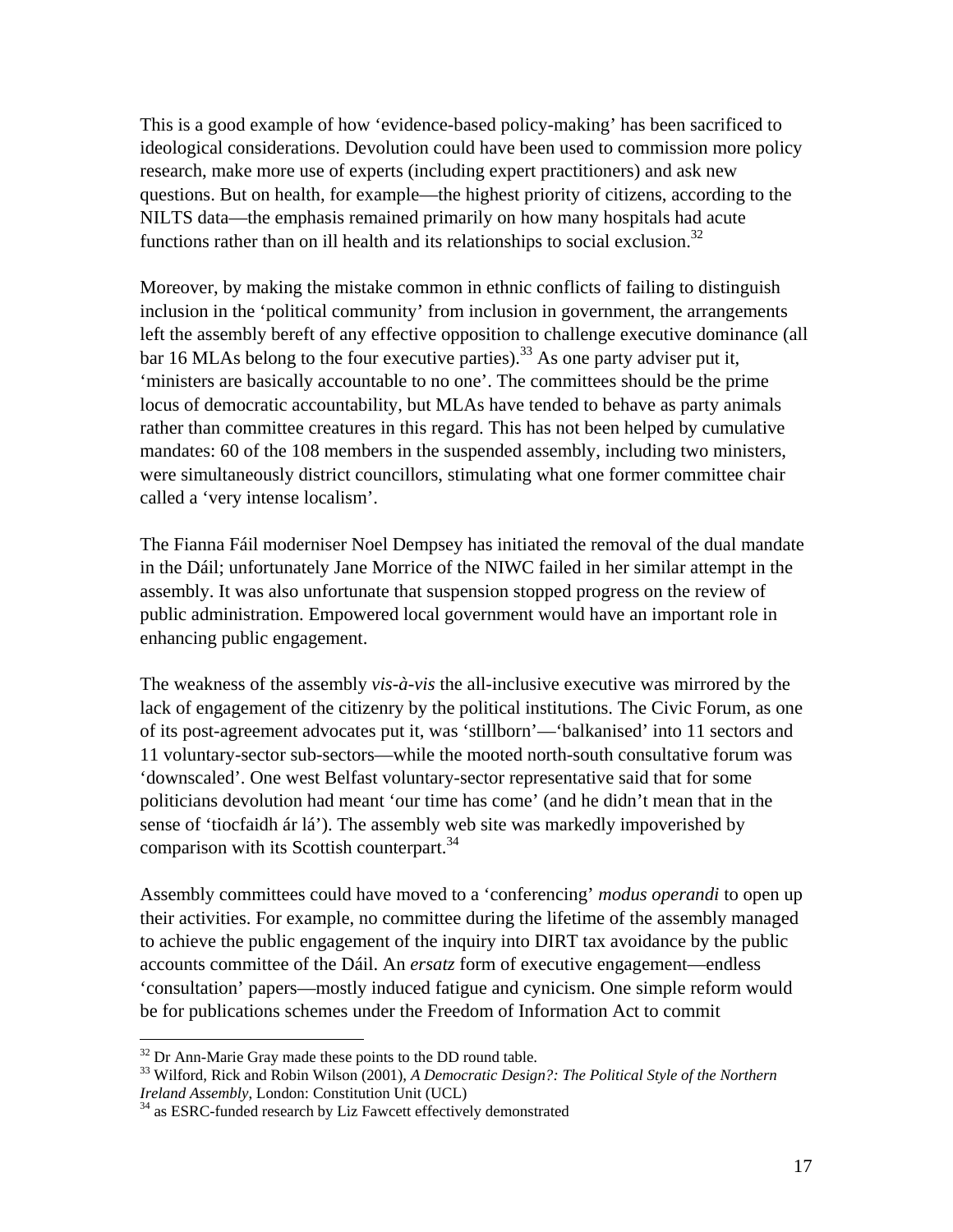departments to making public not just their decisions post-consultation but also their reasoning in the light of representations made.<sup>35</sup> Arguably, this is already implicit in section 75, schedule 9 of the Northern Ireland Act 1998.

Arrangements requiring all parties aspiring to government to come to reciprocal arrangements, as in Scotland and Wales, with executive formation dependent on assembly support, would shoehorn parties into accommodatory gestures, rather than engaging in the Pavlovian 'blame game'. With fewer and more rationally organised departments, the focus would be less on how many 'bums on seats' each party held. As the former permanent secretary suggested, those parties agreeing to coalesce could then be required to sign up to a broad policy platform for the duration of the assembly, as a signal of their willingness to perform as a collective greater than the sum of its ministerial parts. Senior ministers could then chair executive sub-committees across the main challenging areas—such as sectarianism or social inclusion—so that 'joined-up' government was pursued.

Making the precise coalition structure—as against the principle of power-sharing itself voluntary would have the interesting effect psychologically of placing responsibility for the success of devolution in the hands of the citizens, rather than as hitherto the party and paramilitary élites. For it would be very clear to voters in advance of an election that voting for parties that refused to assume seats in government or insisted on maintaining paramilitary links—both of which, let it be recalled, are incompatible with the 'pledge of office' in the agreement—would make executive formation impossible. Failure of those elected to form a government would also give the electorate a chance to punish parties at the further election that would then ensue. And no party could be sure that it could threaten to bring the house down by withdrawing from government just because it did not find the arrangements convivial. The corollary, of course, is that voters would no longer have the luxury of voting for the most stridently nationalistic (including 'unionist') politician on their side of the sectarian divide, only then to blame the political class for the continuation by default of direct rule.

<span id="page-17-0"></span><sup>&</sup>lt;sup>35</sup> Prof Robert Hazell, head of the Constitution Unit and an experienced former civil servant, made this point at the DD round table.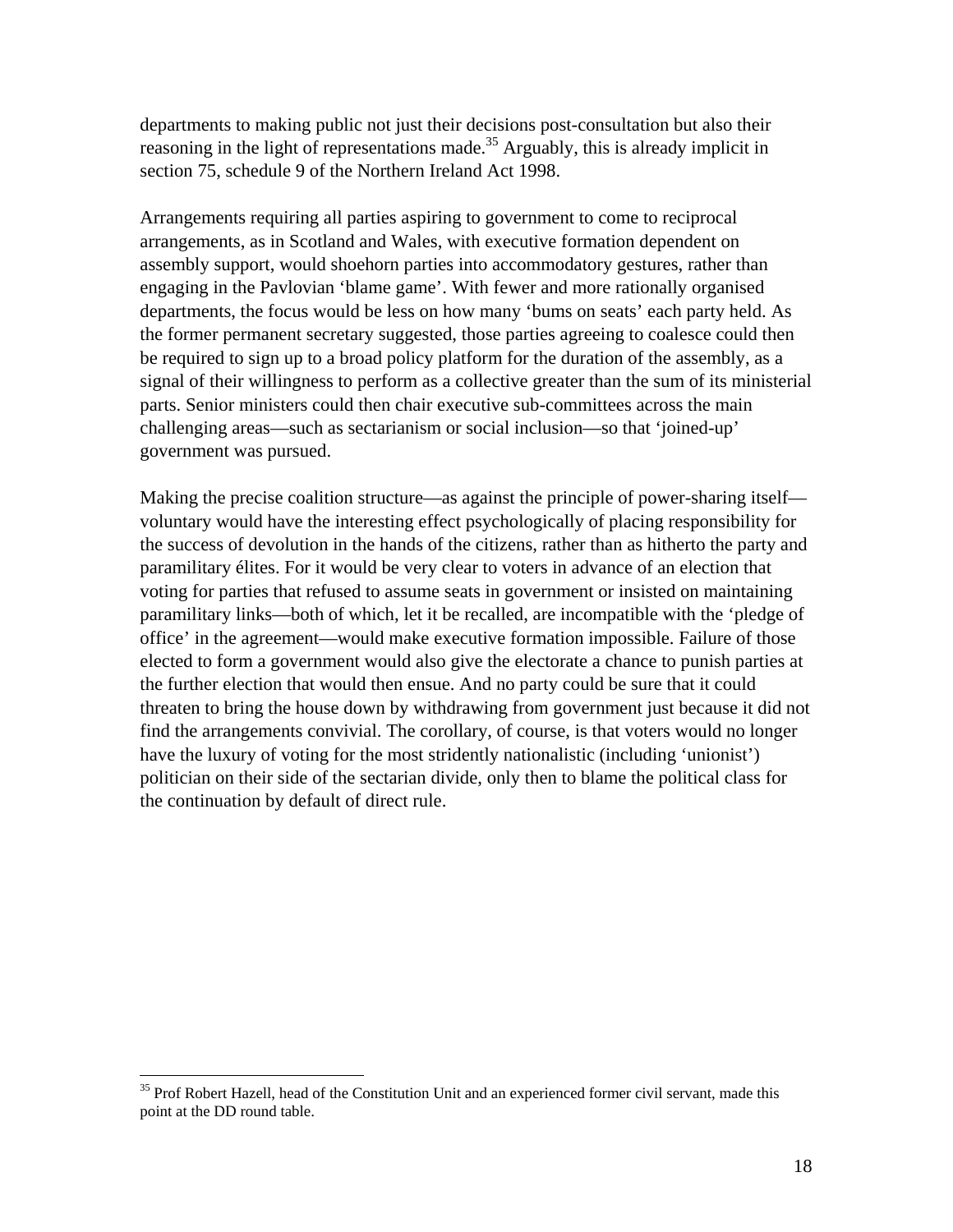#### **7. The way ahead**

<span id="page-18-0"></span>This paper has, notably, not focused on the conventional Northern Ireland political agenda—paramilitarism, the police and the army and, more widely, whether the agreement has 'copper-fastened partition' or is a stepping-stone towards inexorable Irish unification. The fact that this *is* the conventional political agenda is itself the problem: the Northern Ireland political class is not incentivised by the current arrangements to turn its collective mind away from the question of who holds 'sovereignty' over the region and, relatedly, who exercises a 'monopoly of legitimate force'. Yet until it does political stability is likely to remain illusory, while the cycle of 'hopes rise for breakthrough' / 'new crisis for peace process' headlines repeats itself. If so, the citizens of the region will continue to endure sub-optimal governance, as major economic and social challenges are not given focused attention and intercommunal division bedevils the effective functioning of the public sphere.

The agreement itself provides for its own review, four years on from when it 'comes into effect'. That might have been thought to have been after the referendums north and south in Ireland in May 1998, but official thinking seems to be tending to December 1999, when power was devolved formally and the parallel constitutional change took effect in the republic. This would suggest the conference between the assembly parties and the governments in London and Dublin—the format for the review—would take place towards the end of 2003. Since some of these parties would be anti-agreement—the Democratic Unionist Party demands its 'renegotiation'—tension would be inevitable. But it would be short-sighted to constrain the review to a photocall formality, as it does offer an opportunity, *within the terms of the agreement itself*, to make any necessary changes to engender future stability.

Indeed, there is every reason to bring on the review to fill the vacuum created by the current impasse, which otherwise looks set to continue. Without changes such as are suggested in this paper, staging the postponed assembly election in the autumn could only lead to further political failure, with no executive established and suspension thus indefinitely renewed.

The review should, *inter alia*, consider the agreement through the lens of communal division. This could assist, in the process, in clarifying the issues a bill of rights for Northern Ireland should address. Currently the debate is bogged down, with (as one insider put it) unionists expressing hostility to what they see as a zero-sum game and nationalists exerting pressure without backing this with detailed proposals. Yet the reason why a bill of rights has seemed a good idea for Northern Ireland ever since the civilrights movement, over and above incorporation of the European Convention on Human Rights, is that it could play a conciliatory role if the particularistic rights claims made in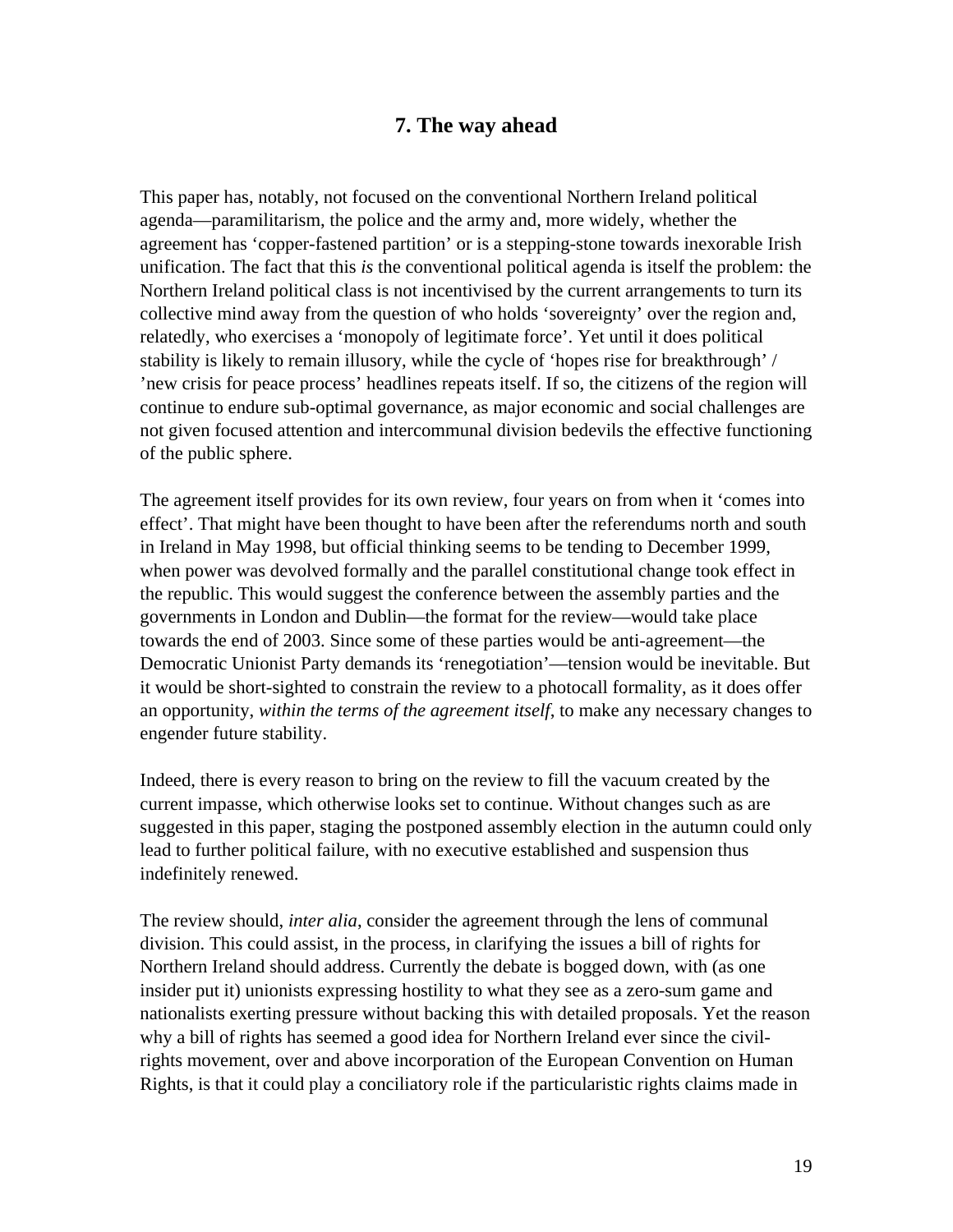the region were addressed in the context of universal human-rights standards.<sup>36</sup> This should be seen alongside the expected white paper on a single equality bill for Northern Ireland in the autumn—there is already an act to this effect in the republic.<sup>37</sup> In the long run a merger of the Human Rights Commission and the Equality Commission would allow a powerful institution to emerge that could get a stronger grip on the rights-andequality 'agenda', which otherwise lacks any clear to-do list.

Sartori<sup>38</sup> makes another claim relevant to Northern Ireland when he argues that consociationalism tends to assume that political *élites* are the only significant actors and thus tends to lead to an imbalance between state and civil society. Moreover, Anathosh Varshney has compellingly demonstrated how in India civic networks have the capacity to constrain the divisive activities of Hindu and Muslim ethnopolitical entrepreneurs.<sup>[39](#page-19-3)</sup>

Apart from the substance of the review, it is thus equally important to engage not just political but also the sometimes leavening civic actors in the debate. One way of doing so would be to widen and extend the review, *via* what might be called a Forum on the Future of Northern Ireland (following the recent composite European example). The forum would be open to the parties and governments, of course, but would include representatives of the trade unions, business (including farmers), the voluntary sector, the churches and academic experts, with an independent chair. It would be charged with approaching in an open and reasoned way the issues which have proved intractable when reduced to a private, partisan arm-wrestle during the successive rounds of talks convened by London and Dublin.

Were the governments to shy away from such a suggestion, it could be independently convened. Democratic Dialogue would be willing to ask as an honest broker in this regard. After all, in securing all-party attendance at its round table on the agreement, it has gone further than either government has managed to do.

Looking at what features, in retrospect, may have inadvertently exacerbated tension, and how integrative incentives might be established, four reforms suggest themselves:

• a refocusing from the procedure for constitutional *change* towards a new and positive statement of Northern Ireland's constitutional *character*, recognising that the region will exist for some time to come as a unique intercultural entity, while removing any barriers to the competences it may deploy in conjunction with its

<span id="page-19-0"></span> $\overline{a}$ <sup>36</sup> The DD research associate Michael Hamilton has arrived at a sophisticated set of answers to the parades controversy by just this method. His paper will shortly be published by DD.

<span id="page-19-1"></span><sup>&</sup>lt;sup>37</sup> We are grateful to Evelyn Collins, chief executive of the Equality Commission, for highlighting this. <sup>38</sup> *op cit* 

<span id="page-19-3"></span><span id="page-19-2"></span><sup>39</sup> Varshney, Anatosh (2002), *Ethnic Conflict and Civic Life: Hindus and Muslims in India*, New Haven: Yale University Press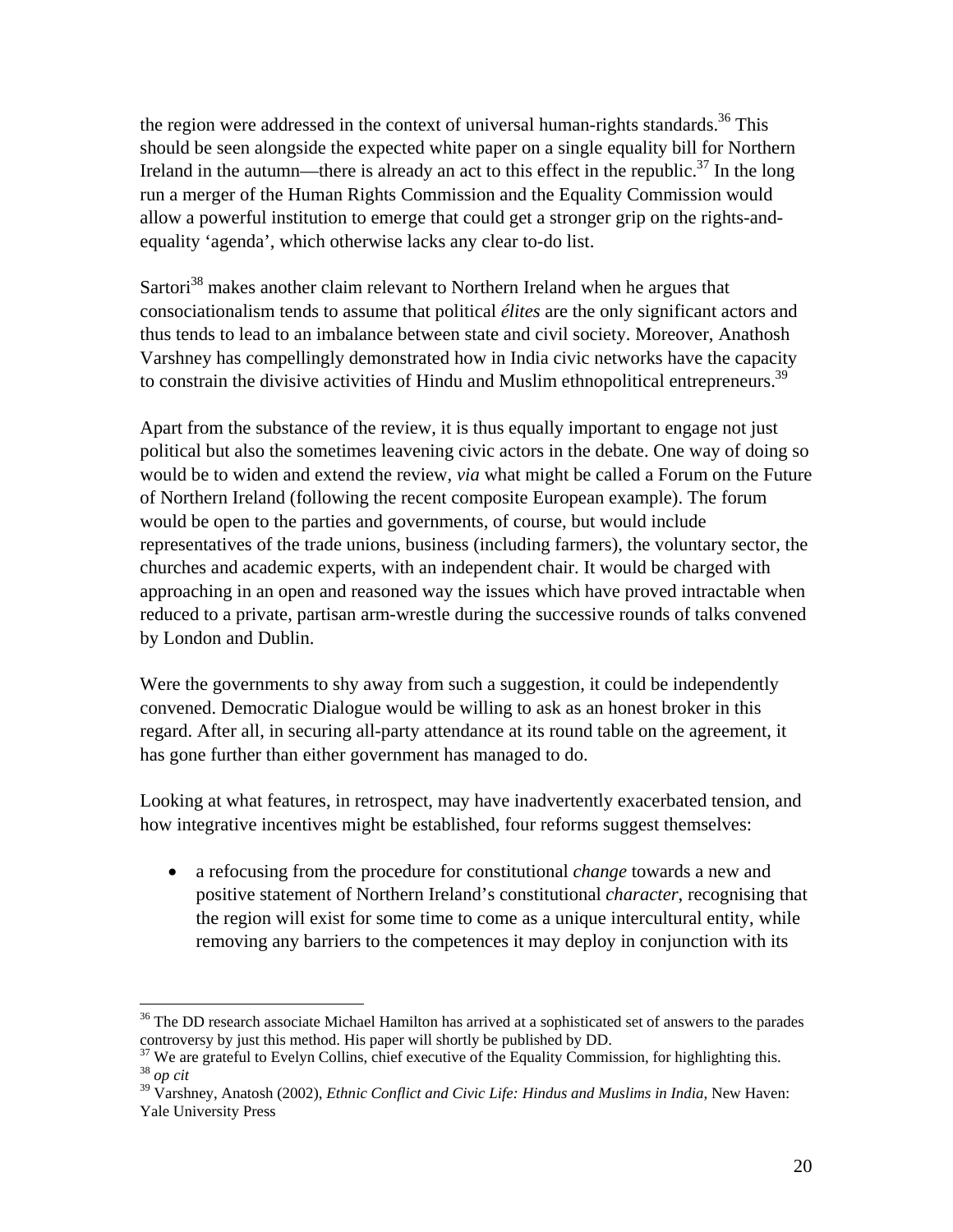southern neighbour—thereby advancing reconciliation within Northern Ireland and in Ireland as a whole;

- a reconsideration of the electoral system for the assembly, rather than plumping for STV, with a view to encouraging parties to compete by moderating identity, or even to pool votes, rather than adopting antagonistic postures—AV plus a proportionality top-up would be one option<sup> $40$ </sup>—allied to a more compact assembly;
- removal of the requirement for communal registration, to ensure all assembly votes are equal and to allow cross-sectarian alignments to emerge—perhaps with a secular weighted-majority requirement for what are currently defined as potentially controversial 'key' decisions, though in the expectation that a more stable administration would act as a cross-communal assembly majority; and
- executive formation to be *via* inter-party agreement rather than automatic appointment, with ministers having to secure weighted-majority support from the assembly (akin to the Swiss Federal Council) or to match a bill-of-rights requirement for egalitarian 'fair participation' (this could be the basis for a 'minimum winning coalition'), thereby rewarding conciliatory behaviour between/among parties that commit themselves to the wider public interest—and in the process rationalising the number of departments to favour 'joined-up' government.

Most of these reforms<sup>41</sup> would require amendment of the Northern Ireland Act 1998 though so would implementation of the joint declaration which the London and Dublin premiers failed to secure all-party support for on the anniversary of the agreement.<sup>42</sup> The detail suggested here is, however, less important than what such reforms would try to achieve. The goal would be to move from an agreement which made a Faustian pact with sectarianism—even paramilitarism—for reasons of short-term *Realpolitik* to a more stable and enduring architecture which can build good governance and, over time, allow Northern Ireland to make the transition to a 'normal', civil society. Whether that process culminated over time in the unification of Ireland or the rendering of the border as merely an immaterial line on a map could be safely left for others to decide.

There are, of course, thinkable alternatives entirely outwith the agreement's parameters, but these are more thinkable than do-able. Direct rule could be indefinitely maintained, but this would condemn Northern Ireland perpetually to the status of a mendicant, quasicolonial 'satrapy', while Scotland, Wales and eventually the English regions moved to varying degrees towards autonomous self-government.

<span id="page-20-1"></span><span id="page-20-0"></span>

<sup>&</sup>lt;sup>40</sup> suggested in private correspondence by Donald Horowitz<br><sup>41</sup> though not a reduction in the number of departments, which the 1998 act set at 'up to 10'<br><sup>42</sup> We are indebted to Stephen Farry of the Alliance Party for th

<span id="page-20-2"></span>